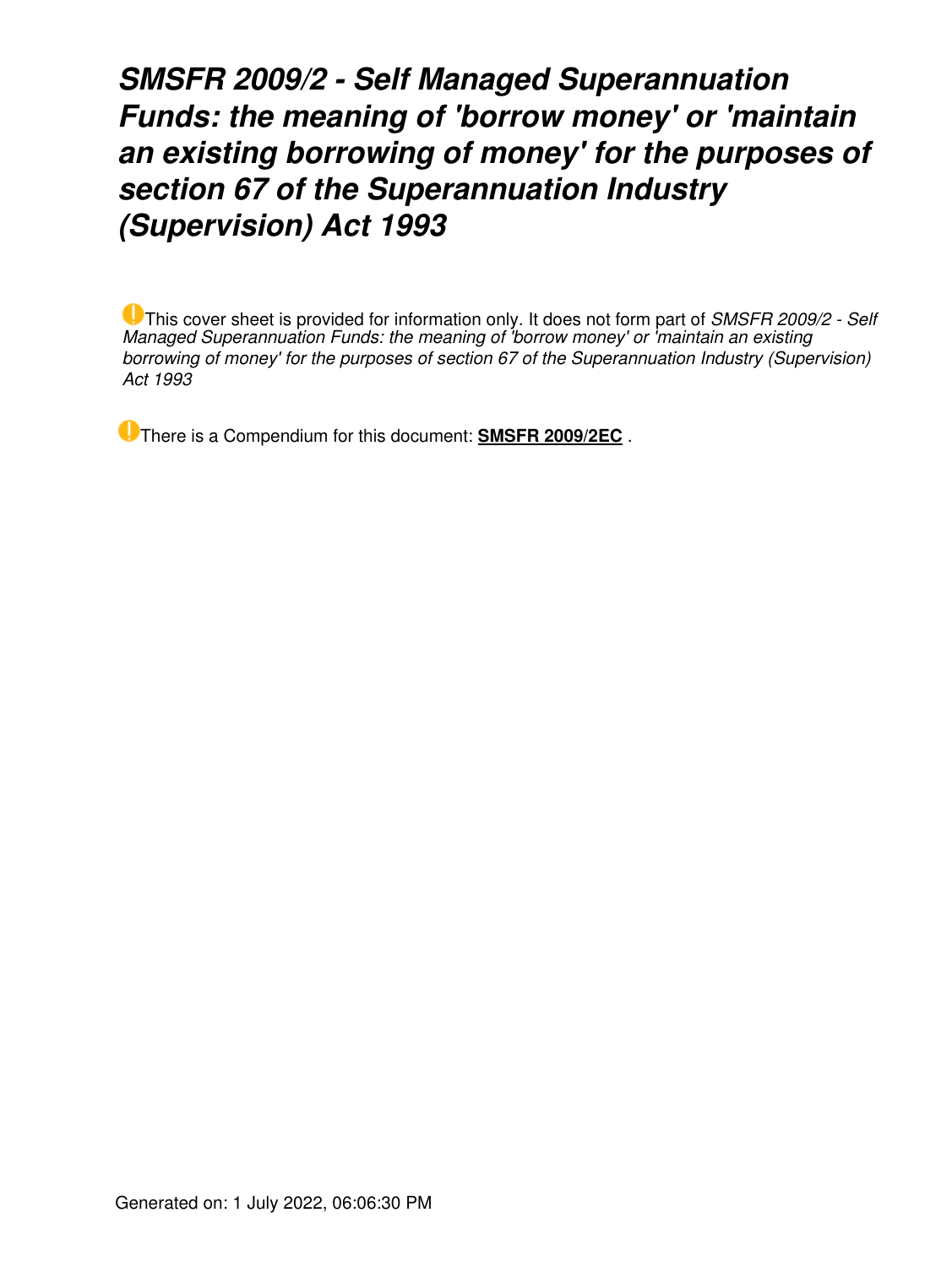**Australian Government** 

**SMSFR 200** 



**Australian Taxation Office** 

Page status: **not legally binding** Page 1 of 27

### **Self Managed Superannuation Funds Ruling**

Self Managed Superannuation Funds: the meaning of 'borrow money' or 'maintain an existing borrowing of money' for the purposes of section 67 of the *Superannuation Industry (Supervision) Act 1993*

### Contents Para *Preamble*  **What this Ruling is about 1 Funds to which the Ruling**  applies 19 **Date of effect 20 Appendix 1: Explanation** 21 **Appendix 2: Detailed contents list 106**

This publication represents the Commissioner's view about the way in which provisions of the *Superannuation Industry (Supervision) Act 1993*, or **Ruling Ruling Rulling** *Ruling* **7** *regulations under that Act, apply to superannuation funds that the <i>regulations* Commissioner regulates: principally self managed superannuation funds.

> Self Managed Superannuation Funds Rulings (whether draft or final) are not legally binding on the Commissioner. However, if the Commissioner later takes the view that the law applies less favourably to you than this ruling indicates, the fact that you acted in accordance with this ruling would be a relevant factor in your favour in the Commissioner's exercise of any discretion as to what action to take in response to a breach of that law. The Commissioner may, having regard to all the circumstances, decide that it is appropriate to take no action in response to the breach.

### **What this Ruling is about**

1. This Ruling explains the meaning of the phrases 'borrow money' or 'maintain an existing borrowing of money' for the purposes of section 67 of the *Superannuation Industry (Supervision) Act 1993*  $(SISA).<sup>1</sup>$ 

2. It also explains how the application of the meaning of these terms to the facts of an arrangement determines whether a self managed superannuation fund (SMSF) trustee has contravened the general prohibition on borrowing in subsection 67(1).

### **Relevant provision(s)**

-

3. Subsection 67(1) prohibits trustees of regulated superannuation funds from borrowing, or from maintaining an existing borrowing of money, except in specific circumstances.<sup>2</sup>

<sup>1</sup> All legislative references in this Ruling are to the SISA unless otherwise indicated.

 $2$  As provided in subsections 67(2) to 67(6).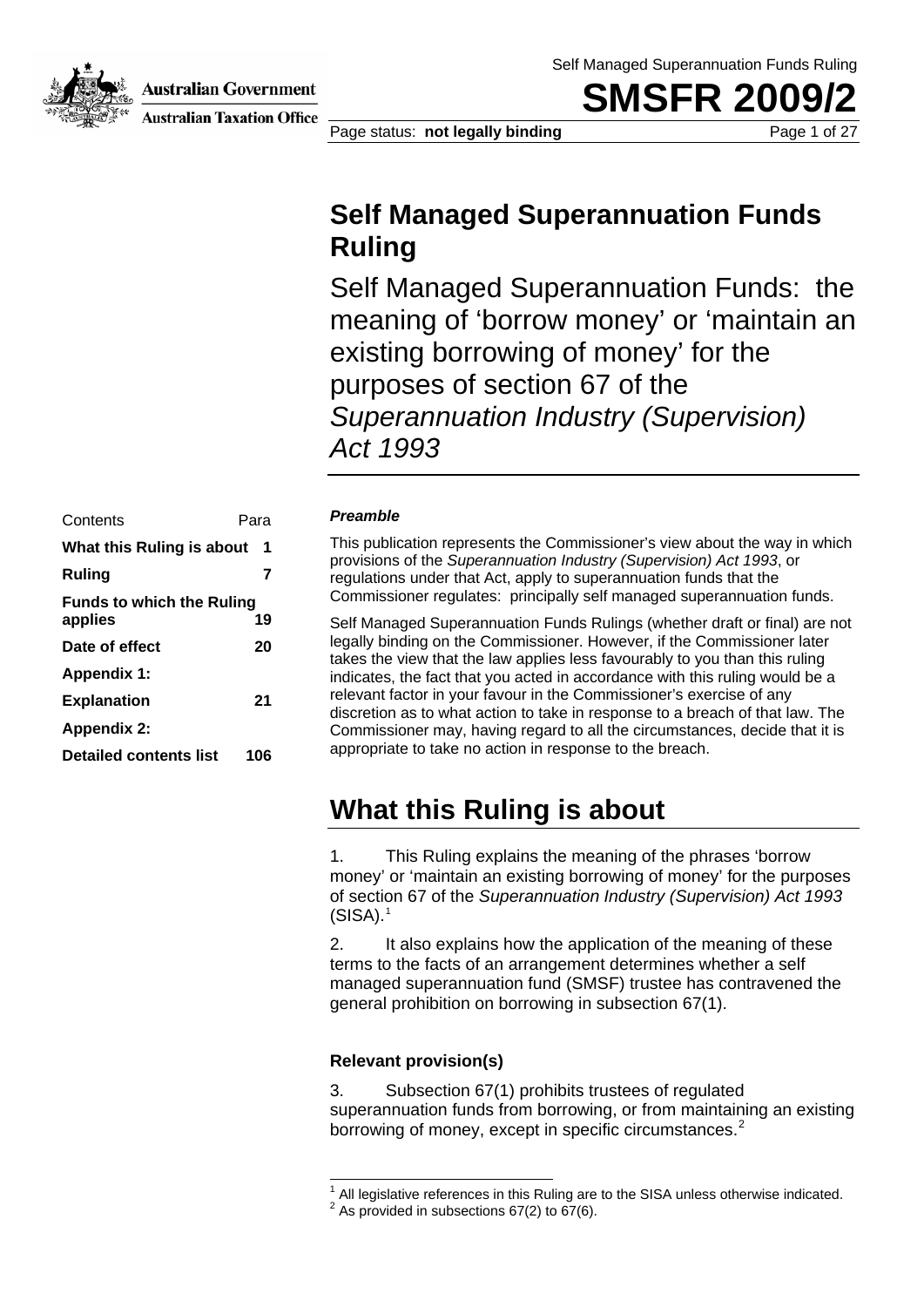Page 2 of 27 Page status: **not legally binding** 

4. This Ruling explains the meaning of the following terms for the purposes of section 67:

- 'borrow';
- 'maintain an existing borrowing'; and
- 'money'.

5. This Ruling also briefly outlines the exceptions to the prohibition against borrowing provided for by section 67, but will not deal with the exceptions in detail. The Ruling only deals with the meaning of the terms identified in paragraph 4 of this Ruling to the extent that they are used in the section 67 exceptions.

6. This Ruling does not consider the application of any other SISA provisions that may apply to a transaction discussed or example given that illustrates the application of section 67.

### **Ruling**

#### **The SISA rules dealing with borrowing money**

7. Subsection 67(1) prohibits a trustee of an SMSF from borrowing money or maintaining an existing borrowing of money.

8. Other subsections in section 67 provide for limited exceptions to this prohibition. These exceptions only apply if there would otherwise be a contravention of the prohibition in subsection 67(1).

9. The expressions 'borrow money' and 'maintain an existing borrowing of money' as used in section 67 (both in subsection 67(1) and in the exceptions) are not defined in the SISA. These expressions therefore take their ordinary meaning as read in the context of the SISA.

### **Borrowing money**

10. The prohibition and exceptions in section 67 only apply to borrowings of money. Therefore, for the purposes of section 67, a borrowing is an arrangement that exhibits two necessary characteristics:

- a temporary transfer of an amount of money from one entity (the lender) to another (the borrower); and
- an obligation or an intention on the part of the borrower to repay that amount to the lender (which may be satisfied by the provision of an asset).

11. For these purposes, money is any generally accepted medium of exchange for goods, services or the payment of debts that confers complete liquidity on its holder. It includes both Australian and foreign currency.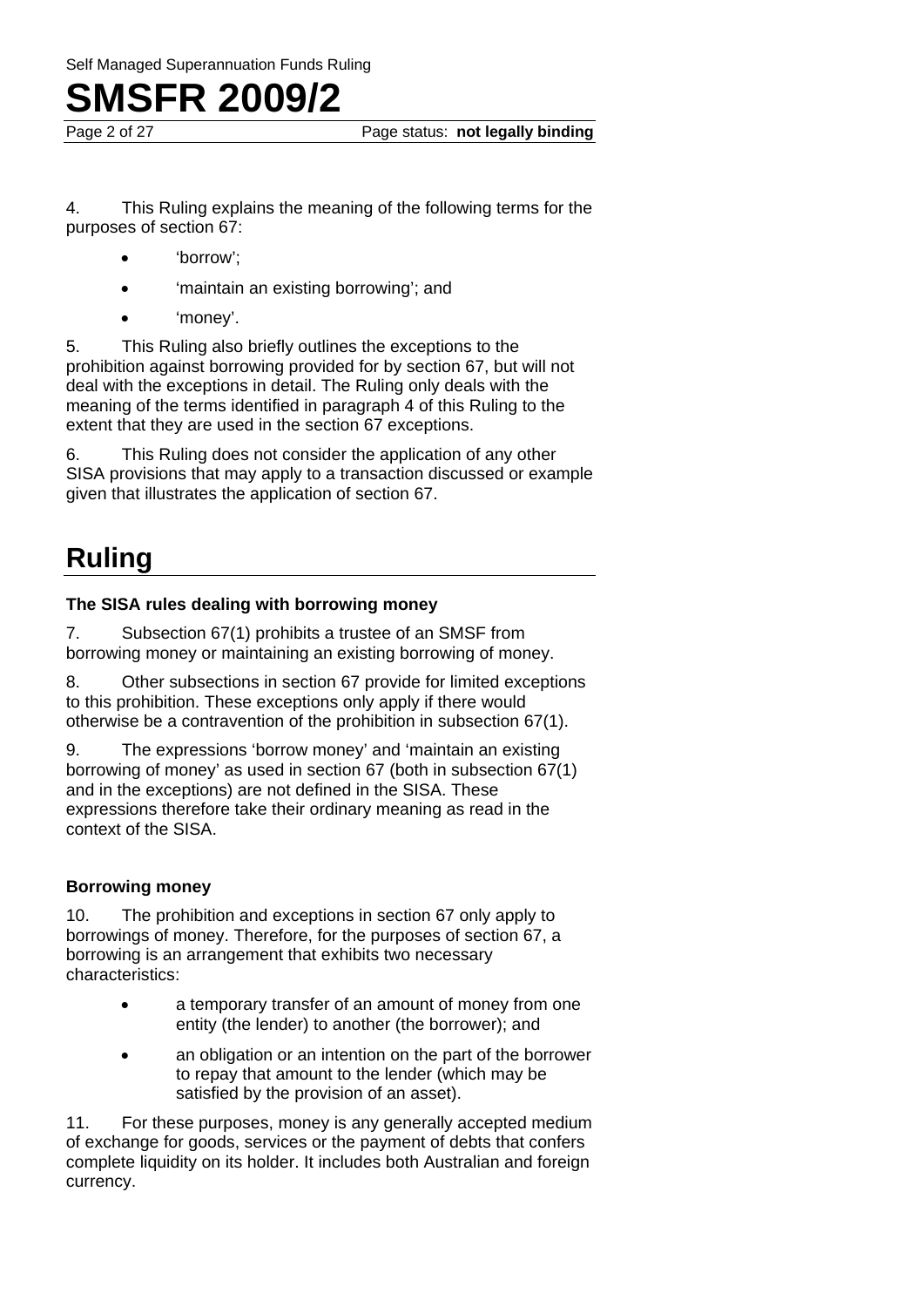Page status: **not legally binding** Page 3 of 27

12. Some borrowings limit the rights of the lender to recover the amount borrowed on default by the borrower to specific assets against which the borrowing is secured. While this may lead to the lender not recovering the full amount lent, it does not alter the nature of the arrangement. In these circumstances, the necessary obligation or intention to repay the amount of money lent still exists.

#### **Maintaining an existing borrowing of money**

13. The prohibition and exceptions also apply to the maintenance of an existing borrowing of money. An existing borrowing is maintained in circumstances where a borrowing arrangement previously entered into remains in place in circumstances where the SMSF trustee is obliged or intends to repay the money lent. This includes circumstances where an SMSF trustee has borrowed the money and where an SMSF trustee has become liable for obligations under a borrowing arrangement entered into by another party.

#### **When does an arrangement contravene subsection 67(1)?**

14. The question of whether a borrowing arrangement has been entered into may not always be clear on the available facts. A careful analysis of all the circumstances surrounding the arrangement is necessary. An objective analysis of any documentation together with the actions of the parties may result in an arrangement that is not described as a borrowing exhibiting the necessary characteristics of a borrowing, therefore resulting in a contravention of subsection 67(1).

15. Examples of transactions or circumstances that are a 'borrowing' based on common terms and conditions include, but are not limited to:

- a loan of money, whether secured or unsecured;
- a margin lending account once drawn upon; and
- a bank overdraft once drawn upon.

16. Examples of transactions or circumstances that are not a 'borrowing' based on common terms and conditions include, but are not limited to:

- bona fide contributions to SMSFs that are accepted and dealt with in accordance with the Superannuation Industry (Supervision) Regulations 1994 (SISR);
- the liability of an SMSF to pay benefits to members as they fall due;
- arrangements under which expenses are paid on behalf of the SMSF trustee by an agent or any other person where reimbursement is immediately sought from and made by the SMSF; and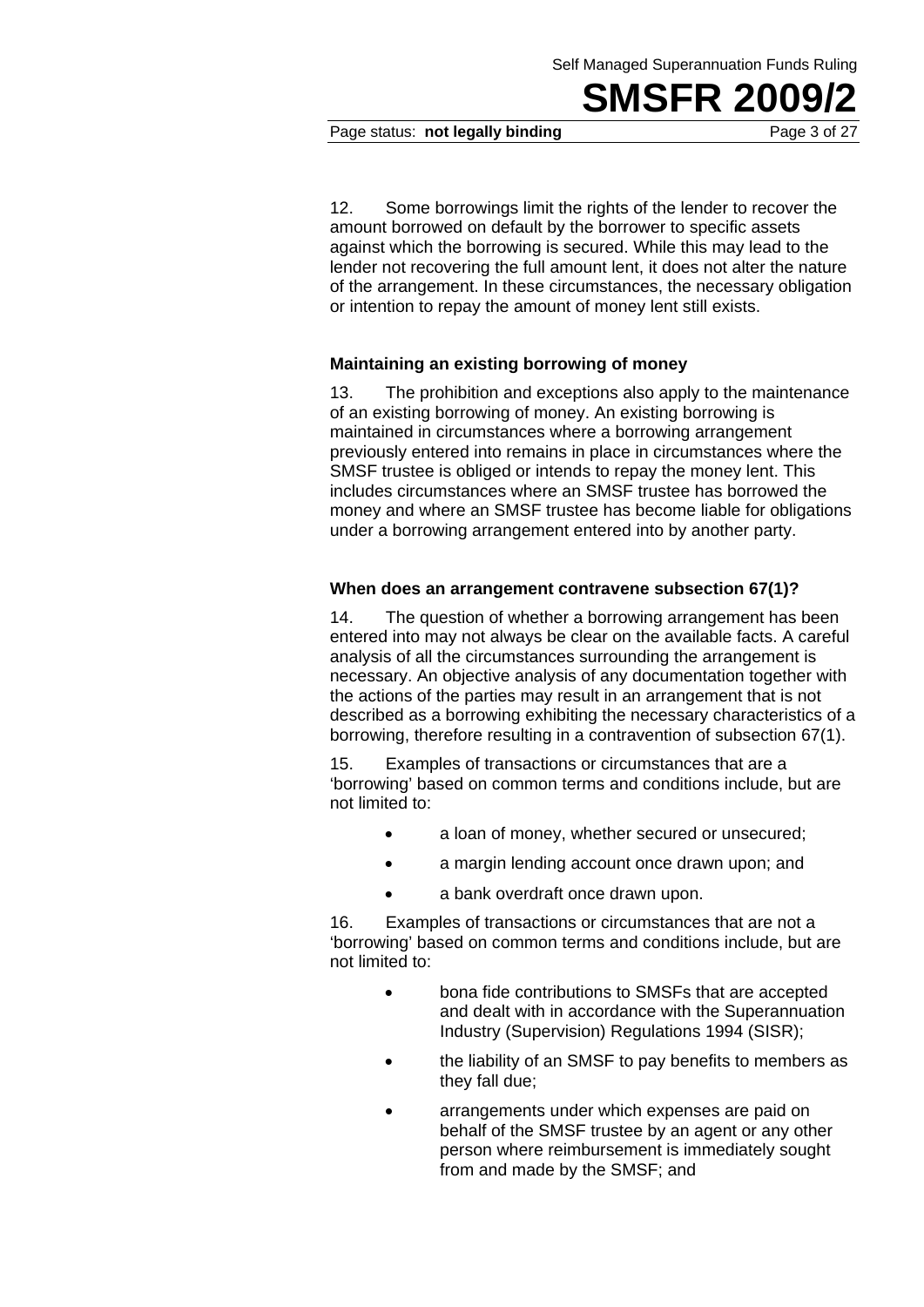Page 4 of 27 **Page status: not legally binding** 

• normal commercial delays in the payment of expenses incurred by an SMSF trustee.

#### **Exceptions to the prohibition on borrowing money**

17. There are specific exceptions in section 67 to the prohibition on the SMSF trustee borrowing or maintaining a borrowing of money. These include where the borrowing is to:

- $\bullet$  fund a payment to a beneficiary;<sup>3</sup>
- cover settlement of certain securities transactions; $<sup>4</sup>$ </sup>
- allow the SMSF to acquire an asset under certain limited recourse arrangements;<sup>5</sup> or
- fund a payment of the superannuation surcharge. $6$

18. Nevertheless, trustees must also consider whether other SISA or SISR provisions apply to an arrangement. These include:

- the sole purpose test in section 62;
- the covenants in section 52; and
- the prohibition against granting a charge against an asset of the SMSF in regulation 13.14 of the SISR.

### **Funds to which the Ruling applies**

19. This Ruling applies to SMSFs<sup>7</sup> and former SMSFs. $8$  References in the Ruling to SMSFs extend to former SMSFs unless otherwise indicated.

### **Date of effect**

20. This Ruling applies to years of income commencing both before and after its date of issue. However, this Ruling will not apply to taxpayers to the extent that it conflicts with the terms of a settlement of a dispute agreed to before the date of issue of this Ruling.

**Commissioner of Taxation**  8 April 2009

 $^3$  See subsection 67(2).

 $4$  See subsection 67(3).

 $5$  See subsection 67(4A).

 $^6$  See subsection 67(2A).

As defined in section 17A.

 $8$  A former SMSF is a fund that has ceased being a SMSF and has not appointed a registrable superannuation entity (RSE) licensee as trustee – see subsection 10(4).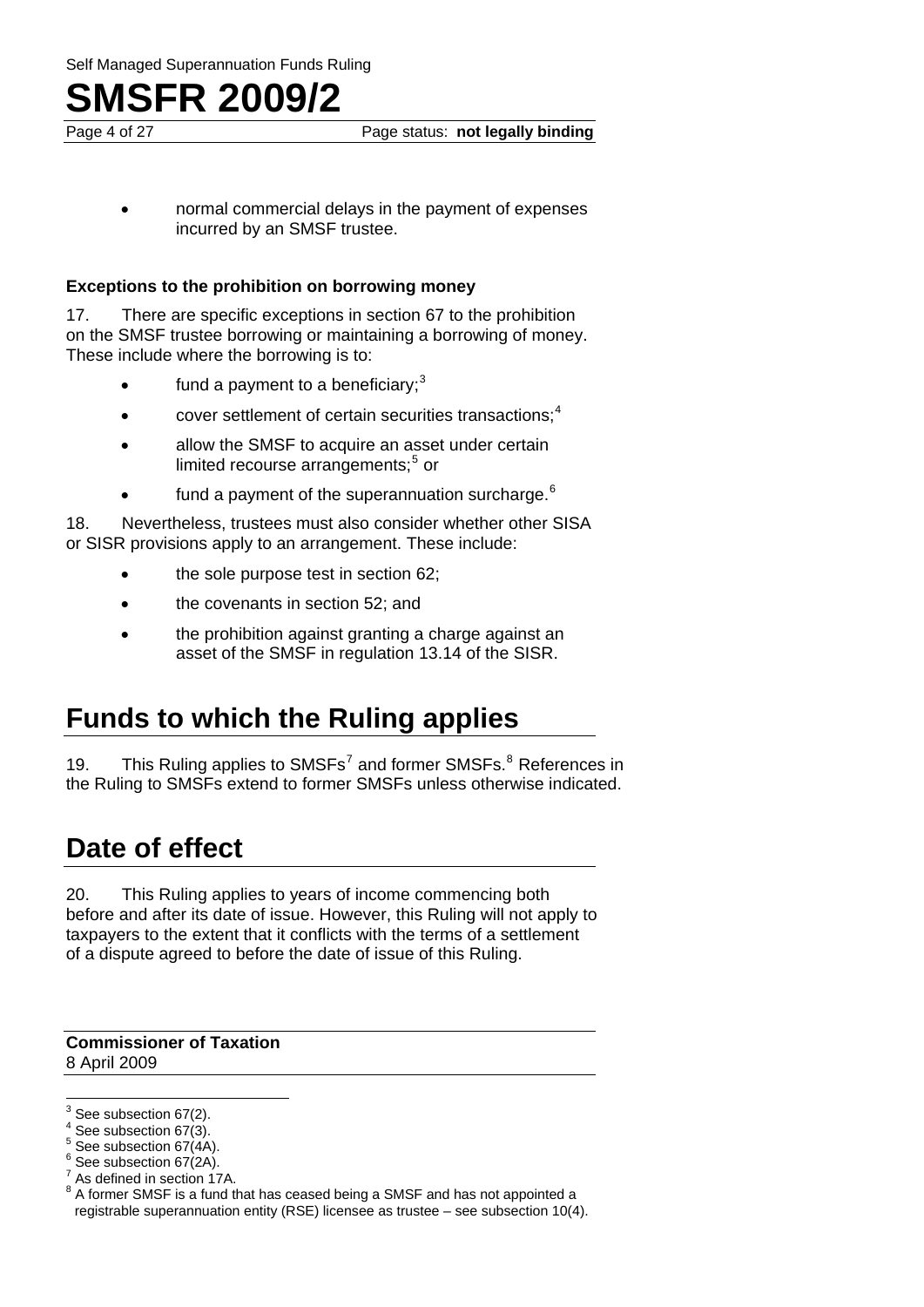Self Managed Superannuation Funds Ruling

**SMSFR 2009** 

Page status: **not legally binding** Page 5 of 27

### **Appendix 1 – Explanation**

 $\bf{O}$ *This Appendix is provided as information to help you understand how the Commissioner's view has been reached.* 

#### **Background**

1

21. Section 67 prohibits SMSF trustees from borrowing money or maintaining an existing borrowing of money except in specific circumstances as set out in the legislation. The policy intent of section 67 is reflected in the Explanatory Memorandum to the Superannuation Legislation Amendment Bill (No. 4) 1999. In the Regulation Impact Statement for that Bill, the general purposes of the SISA rules dealing with investment activities were stated to be the limiting of risk associated with fund investments and the preservation of superannuation savings until retirement, consistent with the objectives of retirement incomes policy. More specifically in relation to section 67, it was stated that:

> Superannuation funds are generally not permitted to borrow in their own right. This is designed to reduce the risk to retirement income from funds gearing their assets.

22. The prohibitions in section 67 are complemented by other investment rules in the SISA and the SISR. For example:

- the sole purpose test, which prohibits a trustee from maintaining an SMSF for any purpose other than for the provision of retirement and certain related benefits – section 62. All of the activities of maintaining an SMSF are subject to this test;<sup>9</sup>
- subject to specific exceptions, an SMSF trustee or investment manager is prohibited from acquiring assets from related parties of the SMSF – section 66;
- subject to exceptions (for example in relation to certain derivative contracts), an SMSF trustee cannot recognise, or in any way sanction, an assignment of a superannuation interest or a charge over, or in relation to a member's benefits, or an SMSF asset – regulations 13.12, 13.13 and 13.14 of the SISR;
- an SMSF trustee or investment manager is prohibited from lending money or providing financial assistance to a member of the fund or a relative of the member – subsection  $65(1)$ ;<sup>10</sup>

<sup>9</sup> See SMSFR 2008/2: Self Managed Superannuation Funds: the application of the sole purpose test in section 62 of the *Superannuation Industry (Supervision) Act 1993* to the provision of benefits other than retirement, employment termination or death benefits.

<sup>10</sup> See SMSFR 2008/1: Self Managed Superannuation Funds: giving financial assistance using the resources of a self managed superannuation fund to a member or relative of a member that is prohibited for the purposes of paragraph 65(1)(b) of the *Superannuation Industry (Supervision) Act 1993*.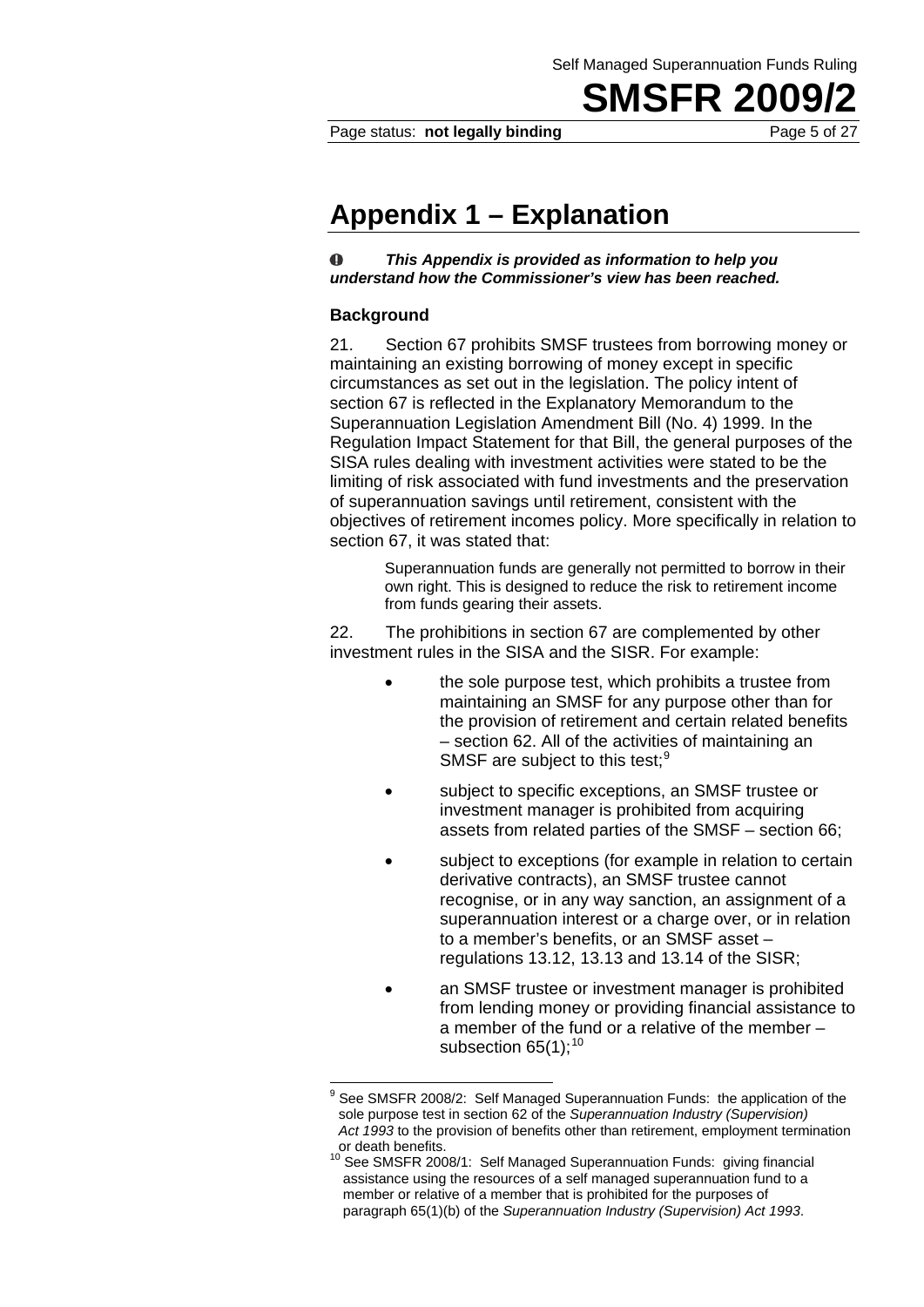Page 6 of 27 **Page status: not legally binding** 

- all SMSF investment dealings must be at arm's length or must be conducted on arm's length terms and conditions – section 109; and
- subject to some transitional provisions and specific exceptions, an SMSF trustee is prohibited from acquiring or maintaining in-house assets<sup>11</sup> that have a total market value in excess of 5% of the total market value of SMSF assets – Part 8.

#### **Contraventions – audit requirements and consequences**

23. SMSF trustees are required to appoint an approved auditor to audit the financial accounts and statements of the SMSF each year.<sup>12</sup> When conducting an audit, the approved auditor is also required to conduct a compliance audit to ensure the SMSF has complied with the SISA and SISR. There is an approved form for notifying the Commissioner of contraventions.

24. Non-compliance with section 67 may expose SMSF trustees to civil penalties.<sup>14</sup> Contravention or involvement in a contravention attracts both civil and criminal consequences and places at risk the SMSF's status as a complying superannuation fund under the SISA.<sup>15</sup>

### **Legislation**

25. Subsection 67(1) provides that a trustee of an SMSF must not:

- (a) borrow money; or
- (b) maintain an existing borrowing of money.

26. Specific exceptions to this prohibition are set out in subsection  $67(2)$  to  $67(6)$ .<sup>16</sup>

 $11$  'In-house assets' are defined in section 71 and are, subject to specific exceptions, assets that are a loan to or an investment in a related party of the SMSF, or investments in a related trust, or assets that are subject to a lease or lease arrangement with a related party of the SMSF. See SMSFR 2008/D5: Self Managed Superannuation Funds: the meaning of 'asset', 'loan', 'investment in', 'lease<sup>'</sup> and 'lease arrangement' in the definition of an 'in-house asset' in the Superannuation Industry (Supervision) Act 1993.

<sup>&</sup>lt;sup>12</sup> See section 35C.<br><sup>13</sup> See section 129.<br><sup>14</sup> See subsection 67(7).<br><sup>15</sup> See subsection 42A(5) in relation to SMSFs. The status of a fund as complying or non-complying for SISA purposes will also have consequences for the fund under the income tax law and other parts of the superannuation law. Also see generally Law Administration Practice Statements PS LA 2006/17, PS LA 2006/18 and

 $16$  See further paragraphs 99 to 105 of this Ruling.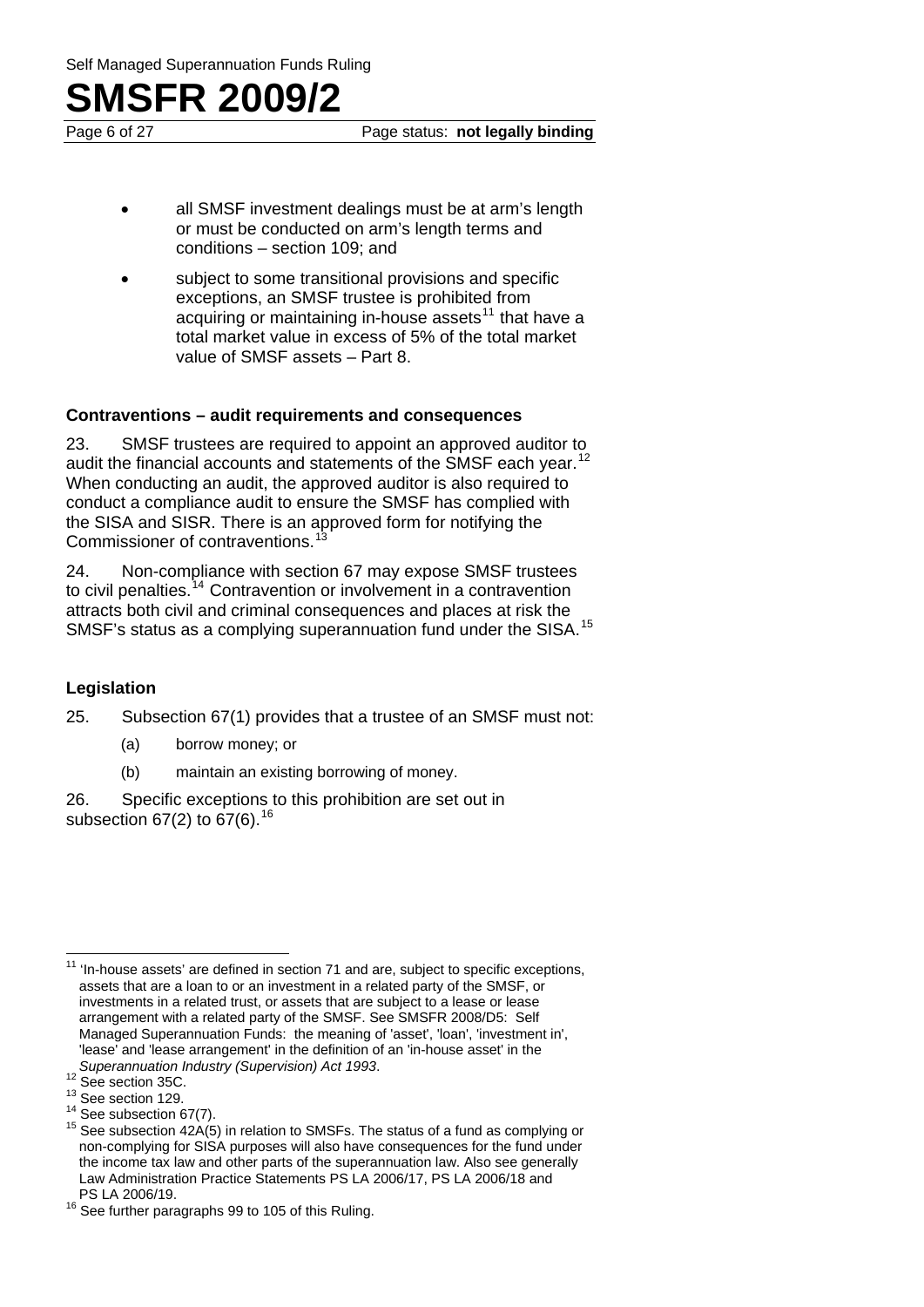Page status: **not legally binding** Page 7 of 27

#### **Explanation**

#### *The meaning of 'borrow'*

27. The term 'borrow' is not defined in the SISA and therefore takes its ordinary meaning in its statutory context. The term is relevantly defined in *The Macquarie Dictionary*17 as:

> 1. to take or obtain (a thing) on the promise to return it or its equivalent; obtain the temporary use of.

28. Further, a 'borrower', according to *Butterworths Australian*  Legal Dictionary<sup>18</sup> is:

> A person to whom money is lent. Borrowing necessarily implies repayment at some time and under some circumstances: *Re Southern Brazilian Rio Grande Do Sul Railway Co Ltd* (1905) 2 Ch 78 at 83.

29. In its broadest sense, the term 'borrow' may apply to all appropriations from another party, whether in the form of money or any other type of assets. However, section 67 restricts the scope of the types of borrowings regulated by the provision to borrowings of 'money'. That is, the provision only regulates transactions involving the fund borrowing 'money' or maintaining an existing borrowing of 'money'. The Commissioner also considers that the meanings of 'borrow' and 'borrower' referred to in paragraphs 27 and 28 of this Ruling best reflect the contextual use of the term in the SISA.

30. Therefore, for the purposes of subsection 67(1) a borrowing is an arrangement under which there is a temporary transfer of money from one party to another where there is an obligation or intention that the money (the principal amount) transferred will be returned or repaid (plus any interest payable as stipulated under the arrangement between the parties, whether payable in advance or during the term of the borrowing). The party providing the money is typically referred to as the lender and the party receiving the money and which is liable to repay the money is typically referred to as the borrower.

31. Nevertheless, it is not strictly necessary that money is ultimately repaid for the arrangement to be a borrowing of money. For example, in circumstances where the borrower provides money's worth to the lender (for example, by transferring an asset) to satisfy or fulfil the obligation or intention to repay the money borrowed, the arrangement originally entered into would remain a borrowing of money. Such an arrangement remains a borrowing until the obligation or intention to repay the amount borrowed has been fully satisfied or fulfilled. This is so even if the parties originally contemplate that something other than money will satisfy the obligation or intention to repay the money borrowed.

1

<sup>17</sup> *The Macquarie Dictionary*, 2001, rev. 3rd edn, The Macquarie Library Pty Ltd, Sydney. 18 *Butterworths Australian Legal Dictionary*, 1997, Butterworths, Sydney.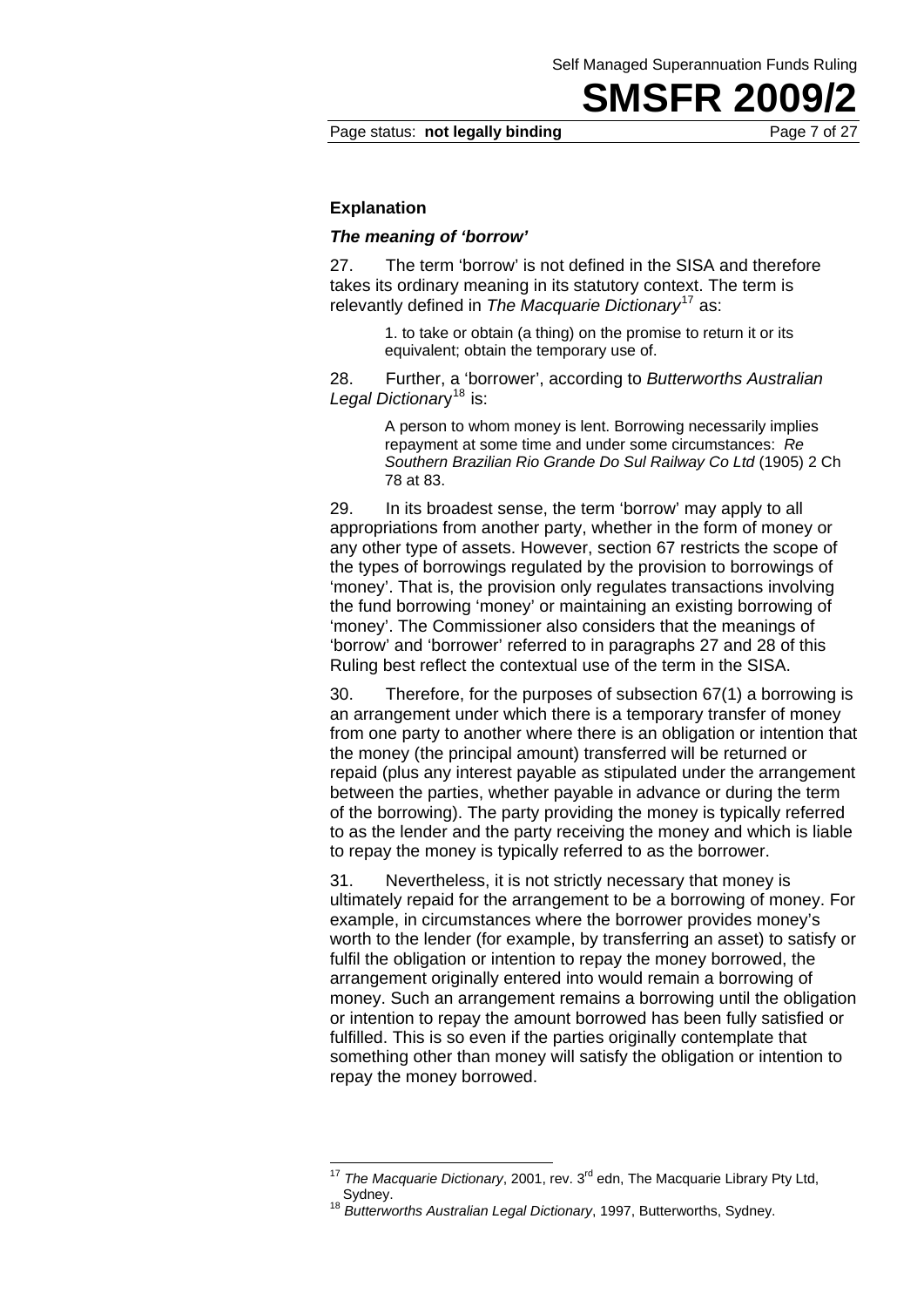Page 8 of 27 **Page status: not legally binding** 

32. Further, where an obligation to repay is forgiven or is otherwise waived, or if an intention to repay on the part of the borrower changes and there is otherwise no obligation to repay, the arrangement is a borrowing up until the point where an obligation or intention to repay no longer exists.

33. While an obligation or intention to repay is a necessary feature of a borrowing, a limitation on the lender's capacity to recover the amount lent on default by the borrower does not mean an arrangement is not properly characterised as a borrowing. A limited recourse loan is an example of a borrowing even though the lender's recourse on default is limited to assets whose value may be less than the principal amount outstanding at that time.<sup>19</sup>

#### *Relationship between 'borrowing' and 'loan'*

34. In discussing what constitutes a borrowing, additional guidance can be obtained from considering the ordinary meaning of 'loan'. According to *Butterworths Australian Legal Dictionary*<sup>20</sup> a 'loan' is:

> the temporary transfer of an asset, usually funds, from a lender who controls the funds to a borrower in return for payment, usually in the form of interest. The asset must be returned either in one sum at the maturity of the loan or in periodic payments.

35. Similarly, a 'loan' of money under a contract has been defined in the following terms: $^{21}$ 

> A contract of loan of money is a contract whereby one person lends or agrees to lend a sum of money to another, in consideration of a promise express or implied to repay that sum on demand, or at a fixed or determinable future time, or conditionally upon an event which is bound to happen, with or without interest.

36. When these definitions are compared to those of borrowing referred to in paragraphs 27 and 28 of this Ruling, it is clear that a 'borrowing' of money would include a 'loan' of money. Both terms contemplate the temporary transfer or usage of something on the condition that it is returned.

<sup>19</sup> *Federal Commissioner of Taxation v. Firth* [2002] FCA 413; (2002) 120 FCR 450;<br>2002 ATC 4346; (2002) 50 ATR 1 at paragraph 73.

<sup>20</sup> *Butterworths Australian Legal Dictionary*, 1997, Butterworths, Sydney.<br><sup>21</sup> Beale, H.G (ed), (2004), *Chitty on Contracts*, 29<sup>th</sup> edn., London, Sweet & Maxwell, paragraph 38-223, Volume 2, p.840.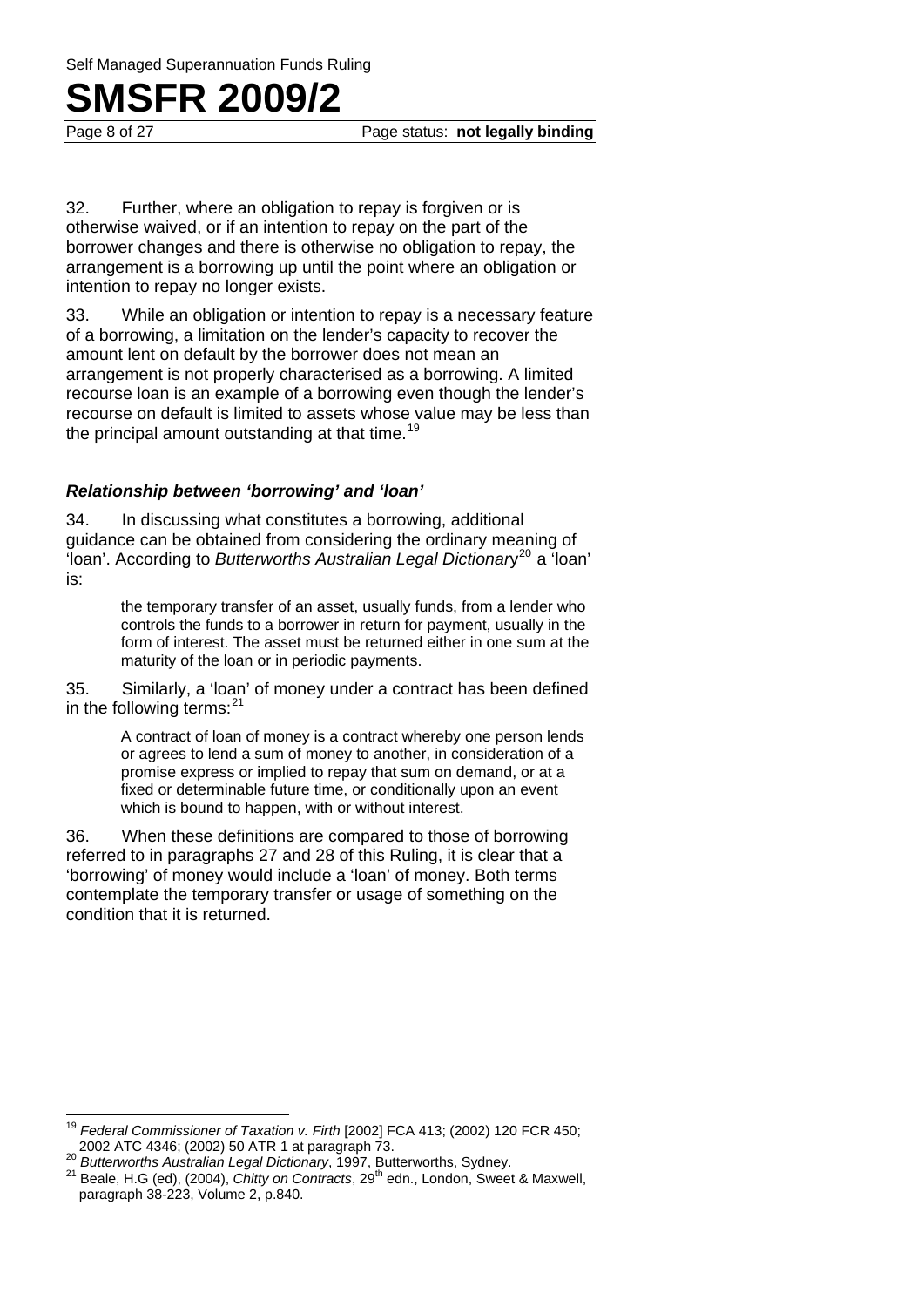Page status: **not legally binding** Page 9 of 27

37. In defining and exploring the features of a borrowing for the purposes of this Ruling, it is assumed that to 'borrow money' includes  $\cdot$  taking out a loan of money<sup>22</sup> as that term is ordinarily understood. The Commissioner therefore considers case law on the interpretation of the concept of a 'loan' may be used as a guide in the interpretation of section 67 to the extent that the context allows. Nevertheless, a borrowing of money is not restricted to what is in form a loan of money or arrangements that are described as loans.<sup>23</sup>

#### *SISA definition of 'loan'*

38. Subsection 10(1) includes a definition of the term 'loan'. The Commissioner considers that this definition extends beyond the ordinary meaning of 'loan' identified in paragraphs 34 and 35 of this Ruling. This definition is not applicable to the interpretation of the term 'borrow' as used in section 67, but is only relevant in construing the term 'loan' and its grammatical variations in the SISA. $^{24}$ 

#### *Necessary features of a 'borrowing'*

39. A number of characteristics emerge from case law that considers the ordinary meaning of a 'borrowing' or a 'loan'. The necessary features are that:

- there is a temporary transfer of an asset from a lender to a borrower;<sup>25</sup> and
- there is an obligation or intention to return the temporarily transferred asset to the lender.<sup>26</sup>

40. As noted earlier, $27$  for the purposes of section 67, the asset borrowed must be money, $^{28}$  although the borrower may ultimately provide money's worth (for example, by transferring an asset) in satisfaction of their obligation or intention to repay the relevant amount of money to the lender.

<sup>&</sup>lt;sup>22</sup> Case 73/96 [1996] AATA 81; 96 ATC 653.

<sup>23</sup> See further paragraphs 49 to 51 of this Ruling.<br><sup>24</sup> See, for example, paragraph 65(1)(a), which deals with lending money of the SMSF to a member or a relative of a member, and subsection 71(1), which includes a loan to a related party of the SMSF within the meaning of an 'in-house asset'.<br>
<sup>25</sup> Re Gordon and Secretary, Department of Social Security (1992) 16 AAR 100.<br>
<sup>26</sup> Re Southern Brazilian Rio Grande Do Sul Railway Co Ltd (1905) 2 Ch 78.<br>
<sup>27</sup> See paragraphs 29 and 31 of this Ruling.<br>
<sup>28</sup> See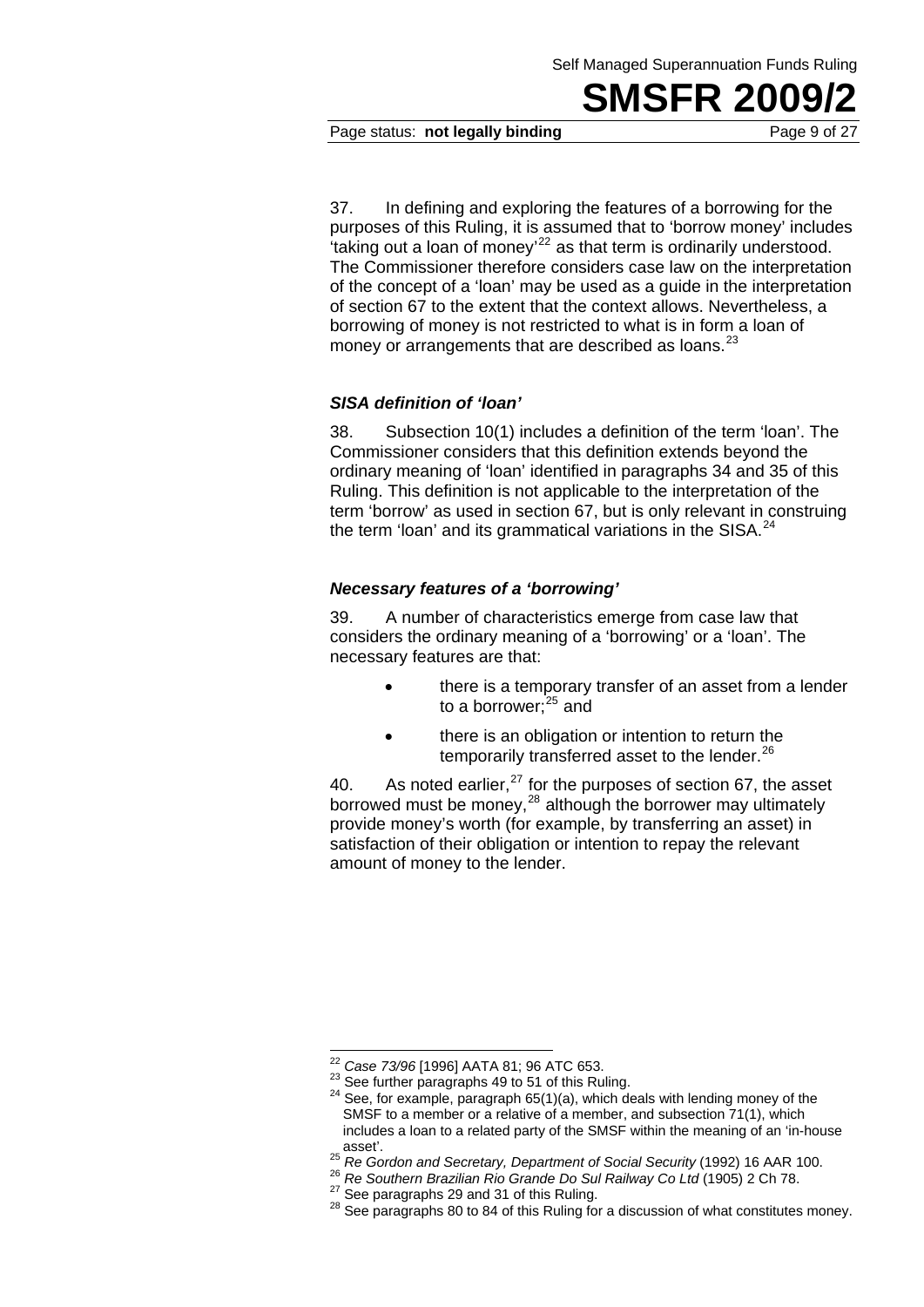Page 10 of 27

Page status: not legally binding

#### Necessary feature 1: temporary transfer of money

41. A temporary transfer of money contemplates a payment of funds from the lender to the borrower. Ordinarily this involves the lender providing money directly to the borrower, which the borrower can then use for their own purposes. However, it is also possible that the temporary transfer of money may occur by way of constructive payment.

42. A constructive payment can occur where one entity, at the direction of or on behalf of a second entity, makes a payment to a third entity. For example, a constructive advance of money is made where a lender provides funds to a vendor of an asset if the borrower is the purchaser of that asset and has an obligation or intention to repay the amount provided by the lender.

43. This is illustrated in the diagram below. Constructive payment principles ensure that Entity 1 (the lender) is taken to have made a payment to Entity 2 (the borrower/purchaser), which is then taken to be on-paid to Entity 3 (the vendor). Although Entity 2 never actually receives any money, the constructive payment made to it may support the existence of a borrowing if there is an obligation or an intention that Entity 2 repays the amount to Entity  $1.^{29}$  There must be an agreement or understanding between Entity 1 and Entity 2 that the payment is to proceed in this manner:



44. In other cases, Entity 2 may owe Entity 1 a debt, which may or may not be a borrowing (for example, the debt may be a payment for services rendered by Entity 1 to Entity 2). A new borrowing may arise in these circumstances if the evidence supports a conclusion that the original debt has been extinguished and replaced by a new liability to pay an amount under a borrowing.<sup>30</sup>

<sup>29</sup> See further paragraphs 45 to 47 of this Ruling.

<sup>30</sup> See paragraphs 43 and 44 of SMSFR 2008/D1: Application of the Superannuation Industry (Supervision) Act 1993 to unpaid trust distributions payable to a Self Managed Superannuation Fund.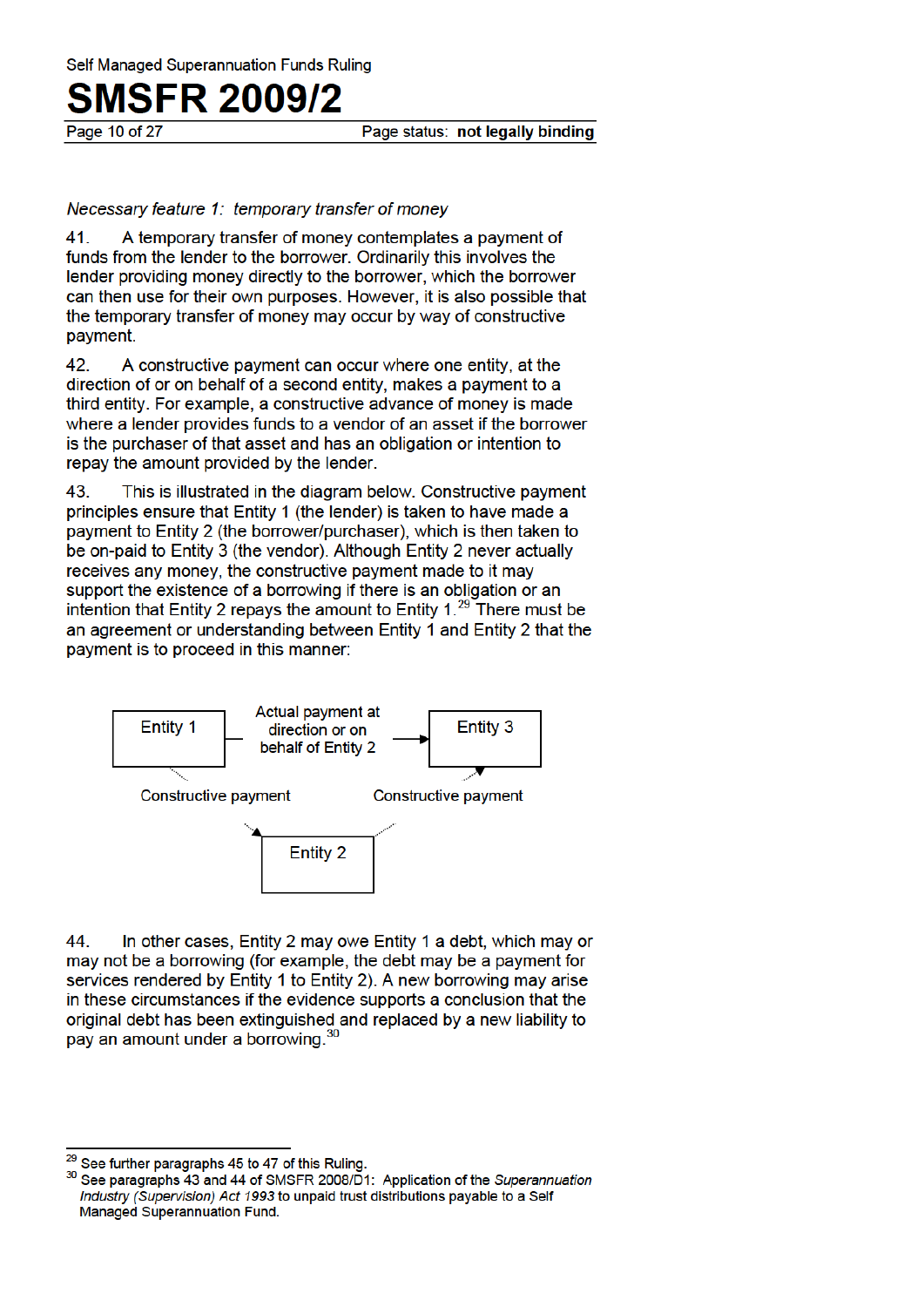#### Page status: **not legally binding** Page 11 of 27

#### *Necessary feature 2: obligation or intention to repay*

45. Though an express obligation to repay readily points to the second necessary feature being present, it is not essential in determining the existence of a borrowing arrangement. In cases where there is no express obligation to repay the amount owed by the borrower, there must be a demonstrable intention for there to be repayment of the funds by the borrower. Nevertheless, any intention or implied obligation to repay may be ousted by the deliberate deletion of clauses expressly providing for repayment by the borrower.<sup>31</sup>

46. In other words, for there to be a borrowing, the parties must intend that there be an obligation to repay. This may be apparent from the terms of any arrangement between the parties involved or may be objectively inferred from the actions or behaviours of the parties. For instance, the imposition of financial detriment upon the borrower of the funds in the event that they are not repaid indicates that there is an obligation or intention to repay the money. This is so even if the lender's capacity to recover the amount from the borrower's assets is restricted, as in the case of limited recourse  $loans.<sup>32</sup>$ 

47. The Commissioner considers that where no express or demonstrable obligation or intention to repay the money exists, the amount in question will be a contribution to the SMSF. This will also be the case where the obligation or intention to repay the money ceases to exist, for example, due to forgiveness of the debt by the lender.

#### *Other common features of a 'borrowing'*

48. The following features are commonly found in borrowings of money. However, these are not necessary features of a borrowing of money and so may not be present in all money borrowing arrangements. The necessary features of a borrowing of money are identified at paragraphs 39 and 40 of this Ruling. Nevertheless, the presence of these features may evidence the existence of a borrowing of money:

- the obligations of the lender and borrower are enforceable at common law based on contractual agreements: 33
- there is an obligation to pay interest that recognises that the lender is being compensated for the borrower's temporary use of the funds; or

 $31$  R v. New Queensland Copper Co Ltd (1917) 23 CLR 495; [1917] HCA 34.

<sup>&</sup>lt;sup>32</sup> See paragraph 33 of this Ruling.<br><sup>33</sup> De Vigier v. Inland Revenue Commissioners [1964] 2 All ER 907 establishes that the obligation or intention to repay may be established other than by common law contractual rights.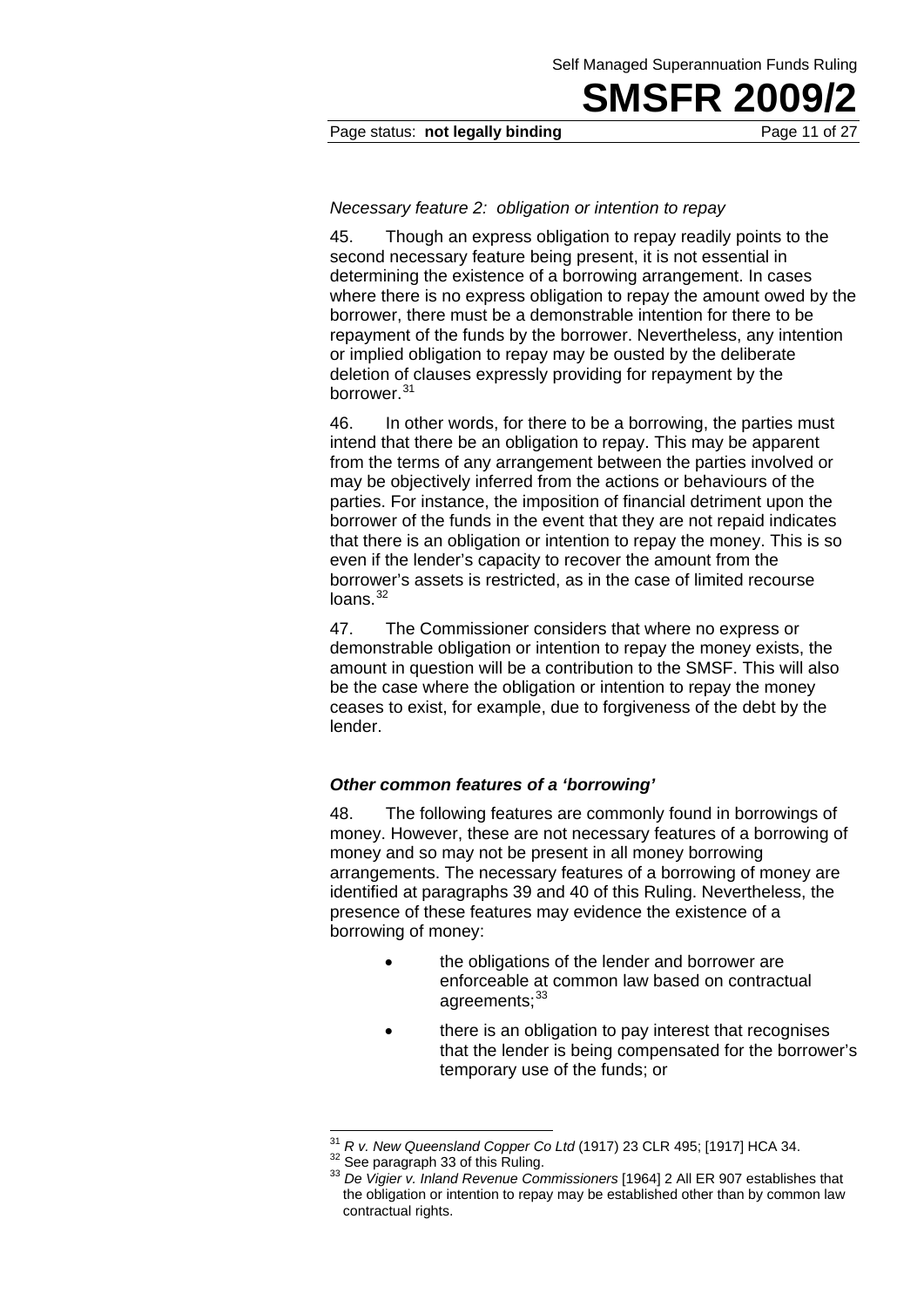Page 12 of 27 **Page status: not legally binding** 

there is security to which the lender may have recourse to if the borrower does not comply with its obligations under the arrangement.

#### *Analysis of different types of financing arrangements*

49. Whether an arrangement is a borrowing does not depend on the label given to it. Instead, this will depend on whether the arrangement's terms, together with the facts and circumstances surrounding the entry into and the carrying out of the arrangement, support the existence of the features of a borrowing discussed at paragraphs 39 to 47 of this Ruling.

50. A borrowing of money is not restricted to what is in legal form a loan of money or to arrangements that are described in any relevant documentation as a 'loan'. A borrowing of money can be effected by various forms of legal arrangement.<sup>34</sup>

51. It is necessary to discover the true substance of the transaction, having regard to its purpose and by reference to its legal nature rather than its economic effect.<sup>35</sup>

52. It follows that the fact that a debt or some other form of financial accommodation exists is not of itself sufficient to characterise an arrangement as a borrowing of money. In the case of *Prime Wheat Association Ltd v. Chief Commissioner of Stamp Duties*36 the New South Wales Supreme Court considered a share sale agreement which provided for payment by instalments over a 20 year period. The question being considered was whether the sale agreement was a 'loan security' attracting stamp duty. The answer turned on whether it could be said that the share sale agreement which provided for payment over a 20 year period evidenced a loan of money. Gleeson CJ concluded that:<sup>37</sup>

> Here there was no advance of money. There was, as required by the language of the definition of advance, financial accommodation, but that is not sufficient. An agreement for sale which allows credit to a purchaser does not, on that account alone, involve an advance of money… Ultimately, there was a debt, but not a loan.

…

The essence of a loan is an obligation of repayment. Here what was involved on the part of the purchasers was payment, not repayment…

 $\overline{\phantom{a}}$ Example 10 at paragraphs 78 and 79 of this Ruling provides an example of such an arrangement. 35 *Beconwood Securities Pty Ltd v. Australia and New Zealand Banking Group* 

*Limited* [2008] FCA 594 at paragraphs 40, 42 and 43.<br><sup>36</sup> (1997) 42 NSWLR 505; 97 ATC 5015; (1997) 37 ATR 479.<br><sup>37</sup> (1997) 42 NSWLR 505 at 512; 97 ATC 5015 at 5019-5020; (1997) 37 ATR 479 at

<sup>484.</sup>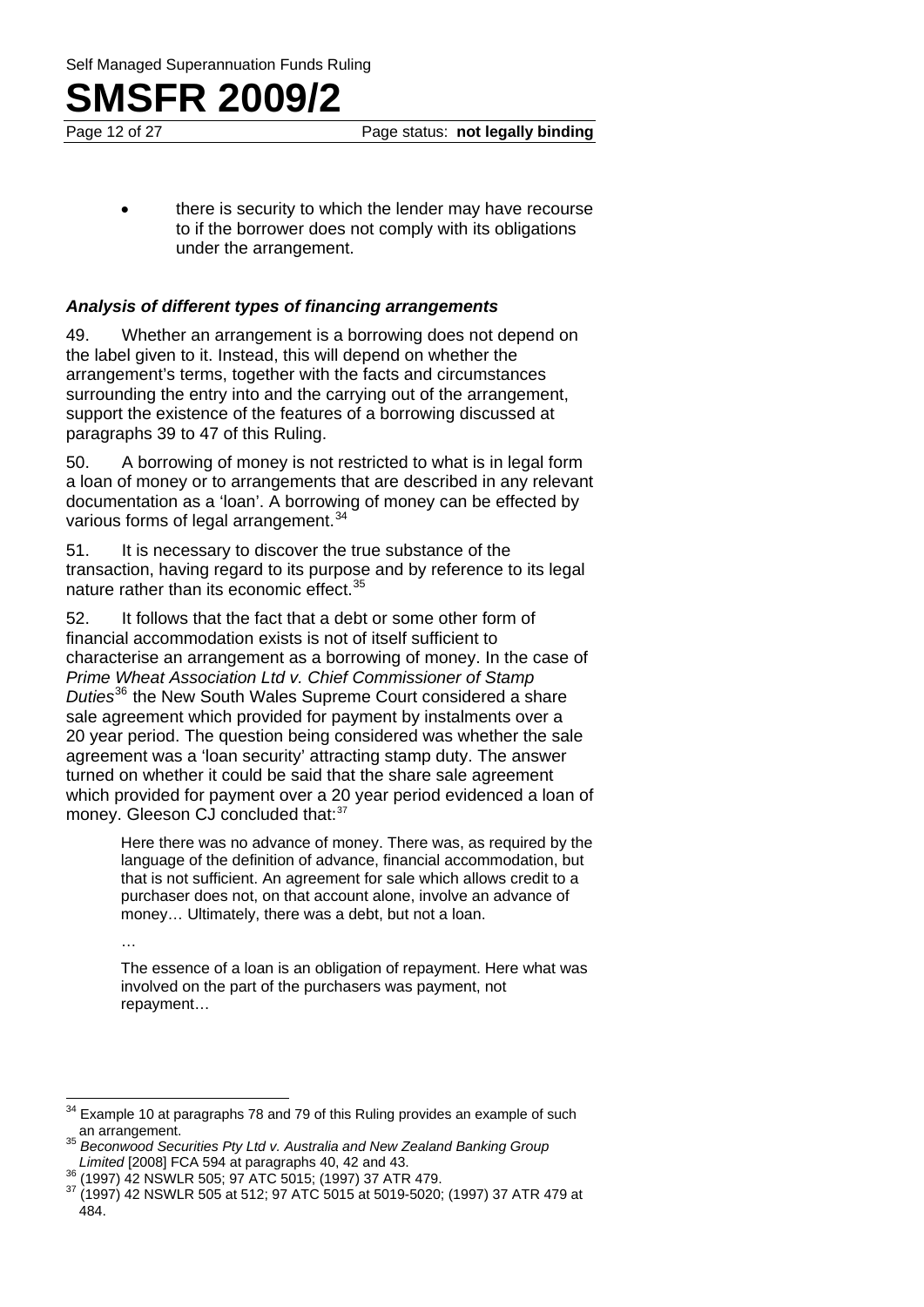#### Page status: **not legally binding** Page 13 of 27

53. The same approach was taken in the Full Federal Court case of *Eastern Nitrogen Ltd v. Federal Commissioner of Taxation*38 when considering whether a sale and leaseback arrangement was a loan. In deciding that a finance lease was not a loan Carr J stated:<sup>39</sup>

> I accept the appellant's submissions that although the overall arrangement was a financing arrangement, it did not involve a loan. There was no obligation to repay a sum advanced. The authorities recognise that arrangements can be made for financial accommodation without a loan being involved…

54. Accordingly, when analysing a financing arrangement in the context of section 67, the question to be addressed is whether the two necessary features of a borrowing of money identified at paragraphs 39 and 40 of this Ruling exist as a matter of legal substance.

55. An arrangement which may not exhibit the two necessary features of a borrowing of money identified in this Ruling at its outset, but which is subsequently altered in such a manner that these features become present, will become a borrowing at the time those features first co-exist.

56. The following examples focus on the application of the prohibition in subsection 67(1). In any case, where it is determined that an SMSF trustee has borrowed money or has maintained an existing borrowing of money, it is also necessary to determine whether any of the exceptions provided by subsections 67(2) to 67(6) apply.

57. It should be noted that some other SISA or SISR provisions may also apply to the facts given in an example. However, the purpose of these examples is only to demonstrate the application of the prohibition set out in subsection 67(1) to the facts given. No inferences should be drawn about the application of other SISA or SISR provisions to the examples.

#### *Example 1: money advanced by members*

58. Tracey and Nadia are trustees and members of an SMSF. The trustees have determined that the SMSF should acquire an asset as part of the fund's investment strategy. However, the SMSF has insufficient money available to acquire the asset in question. Tracey determines that she will advance the required money to the SMSF with the amount repayable once sufficient money is accumulated by the fund to enable it to repay the debt.

59. The arrangement between Tracey and the SMSF involves the SMSF borrowing money. Accordingly, the SMSF trustees have contravened paragraph 67(1)(a) unless one of the exceptions apply.

<sup>&</sup>lt;sup>38</sup> (2001) 108 FCR 27; 2001 ATC 4164; (2000) 46 ATR 474.

 $39$  (2001) 108 FCR 27 at 39; 2001 ATC 4164 at 4173; (2000) 46 ATR 474 at 485.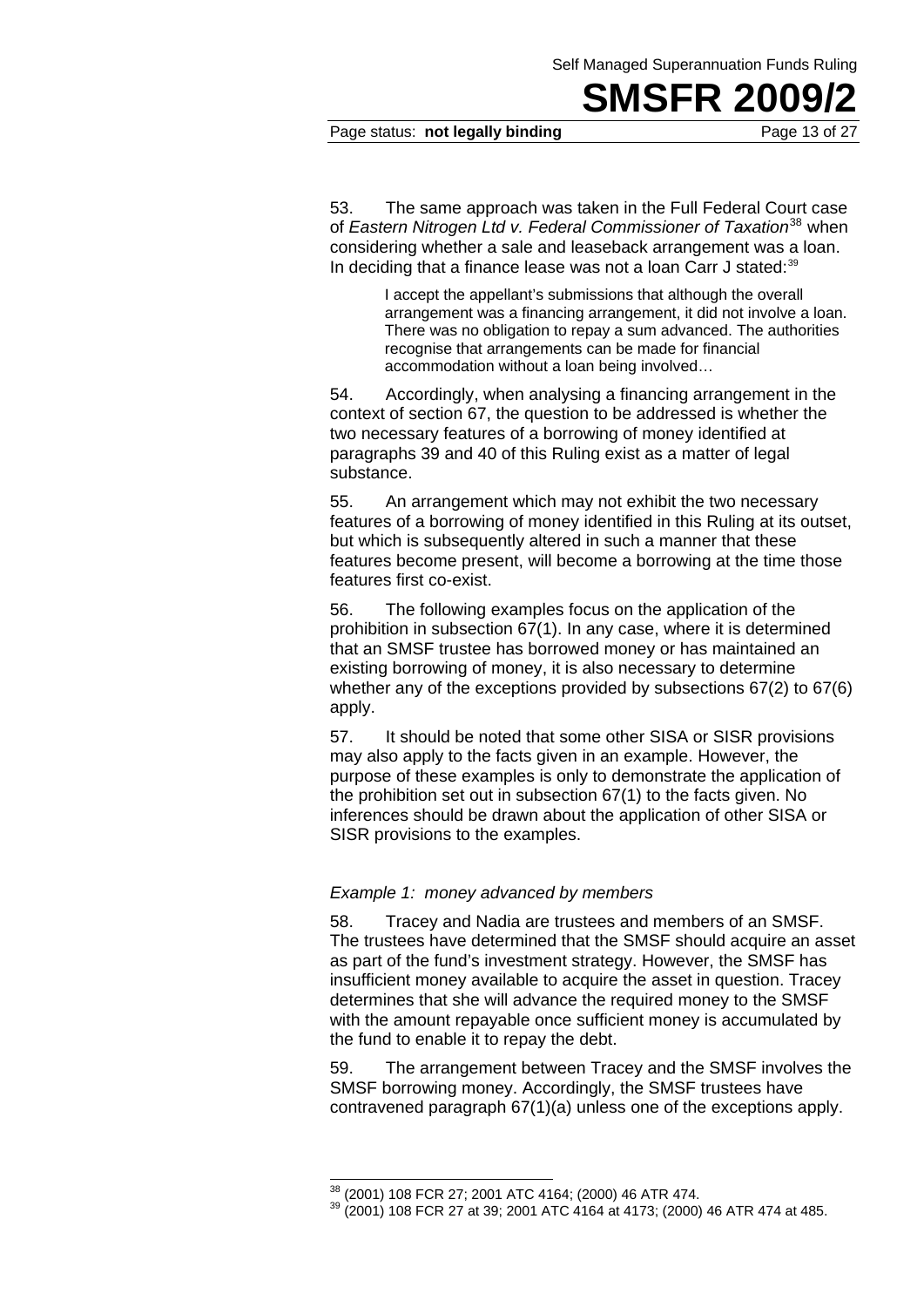Page 14 of 27 **Page status: not legally binding** 

#### *Example 2: overdrafts*

60. Ian and Jenny are trustees and members of an SMSF. The SMSF makes a payment by cheque to an entity for services rendered to the SMSF. The SMSF has insufficient funds in its bank account to cover the full value of the cheque with the result that the bank account becomes overdrawn.

61. The overdraft is a borrowing by the SMSF. Accordingly, the SMSF trustees have contravened paragraph 67(1)(a) unless one of the exceptions apply.

#### *Example 3: contribution*

62. Terry and Dennis are trustees and members of an SMSF. The trustees have determined that they should acquire an asset as part of the fund's investment strategy. However, the SMSF has insufficient money available to acquire the asset in question. Terry and Dennis each pay an amount to the SMSF as a contribution. The additional contributions will enable the SMSF to acquire the asset. The member's contributions meet the standards set out in Part 7 of the SISR. The trustees treat the contributions in accordance with Parts 5 and 7 of the SISR.

63. The amounts paid by Terry and Dennis are contributions to the SMSF. There is no obligation to repay the money in circumstances that establishes a borrowing. Accordingly, the SMSF trustees have not contravened paragraph 67(1)(a).

#### *Example 4: margin lending account*

64. John and Kerry are trustees and members of an SMSF. As part of the SMSF's investment strategy the trustees maintain a margin lending account. The margin lending account has a cash and a loan component which are used in combination for the acquisition of shares. As part of the arrangement the trustees are able to drawdown additional amounts to finance the acquisition of additional shares.

65. Each drawdown under the account involves a temporary transfer of money to the SMSF with an obligation to repay. Each additional amount drawn from the account gives rise to a further borrowing. Accordingly, the SMSF trustees contravene paragraph 67(1)(a) each time they draw down the margin lending account unless one of the exceptions apply.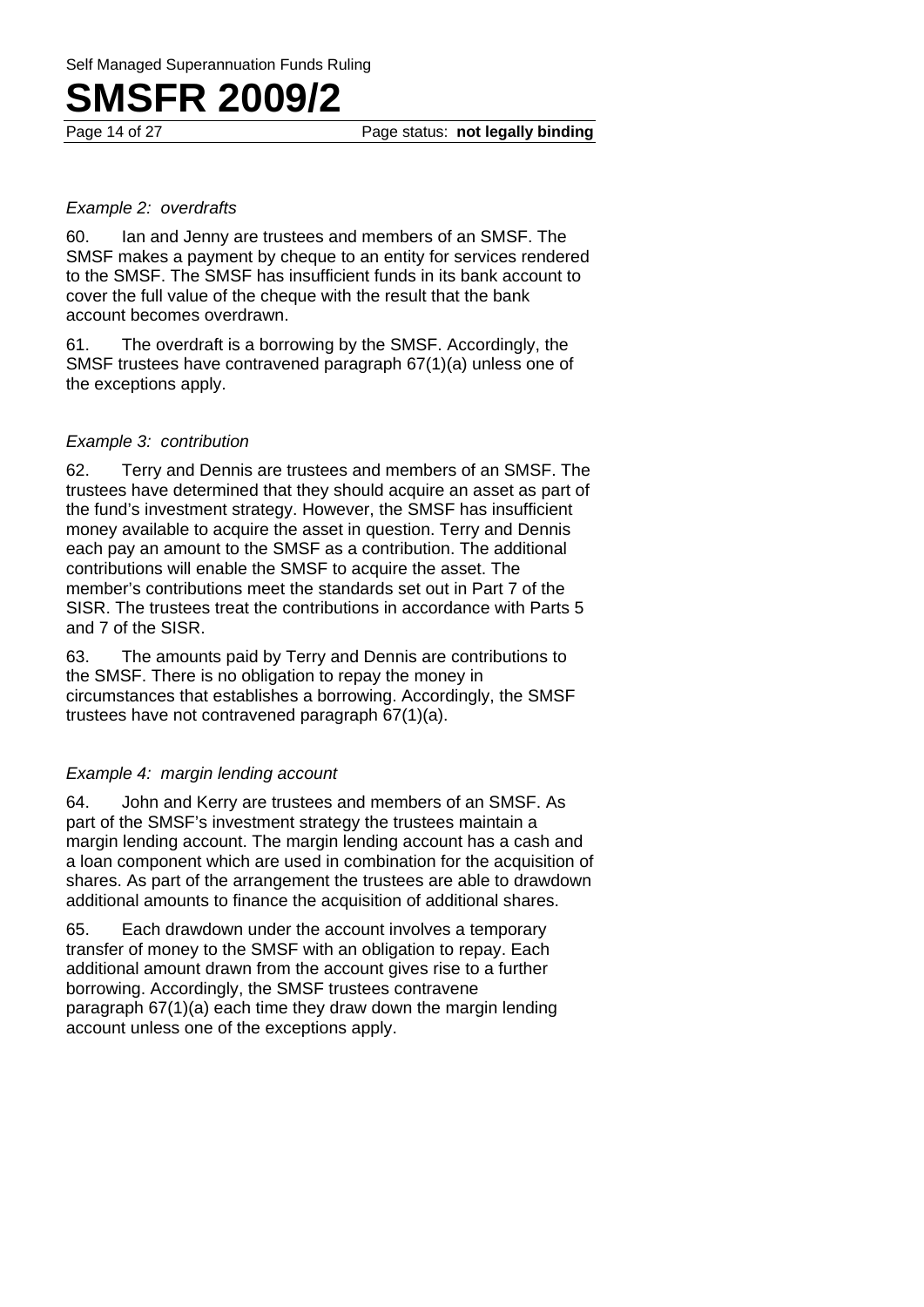#### Page status: **not legally binding** Page 15 of 27

#### *Example 5: contracts for difference*

66. Nick and Natalia are trustees and members of an SMSF. As part of the SMSF's investment strategy<sup>40</sup> the trustees invest in contracts for difference. The investment requires that the trustees make additional payments if a loss arises from movements in the prices of the asset or indices underlying the investment.

67. The requirement to pay a deposit and meet margin calls does not represent borrowing. No money has been temporarily transferred to the SMSF trustees under the arrangement. The payments made by the SMSF are pursuant to contractual liabilities that do not involve repayments.41 Accordingly, the SMSF trustees have not contravened paragraph 67(1)(a).

#### *Example 6: payments made on behalf of SMSF*

68. Cass and Cameron are trustees and members of an SMSF. The SMSF is due to make a payment to an entity for services rendered to the SMSF. The SMSF's employer sponsor makes the payment on behalf of the SMSF. The employer sponsor and the SMSF trustees agree that the amount paid on behalf of the fund will not be reimbursed but will instead reduce the employer sponsor's obligation to make a contribution to the SMSF on behalf of its employees.<sup>42</sup>

69. The arrangement does not give rise to a borrowing as the SMSF does not have an obligation to repay the amount paid on its behalf. Accordingly, the SMSF trustees have not contravened paragraph 67(1)(a). The amount paid by the employer sponsor is a contribution made by it to the SMSF.

#### *Example 7: reimbursement of payments made on behalf of SMSF*

70. Gary and Sonia are trustees and members of an SMSF. The SMSF is due to make a payment to an entity for services rendered to the SMSF. Gary pays the amount on behalf of the SMSF. Gary immediately seeks and is given a reimbursement from the SMSF of the amount paid on behalf of the fund.

1

 $40$  The covenant in paragraph 52(2)(f) requires funds to formulate and give effect to an investment strategy having regard to the whole of the circumstances of the SMSFs, including the risks associated with investments made by the SMSF. Consideration of the risks associated with investment products such as contracts for difference is particularly important given the higher amount of potential loss associated with these types of strategy. The covenants in paragraph 52(2)(b) (exercise of prudent care, skill and diligence in dealing with trust property) and paragraph 52(2)(c) (ensuring trustee duties and powers are performed and

exercised in the best interests of the beneficiaries) are also relevant. 41 See *Prime Wheat Association Ltd v. Chief Commissioner of Stamp Duties (NSW)* (1997) 42 NSWLR 505; 97 ATC 5015; (1997) 37 ATR 479, extracted at paragraph

<sup>52</sup> of this Ruling.<br> $42$  See MT 2005/1: What is the tax treatment of an expense incurred by a superannuation fund that is paid by an employer or eligible person on behalf of a superannuation fund?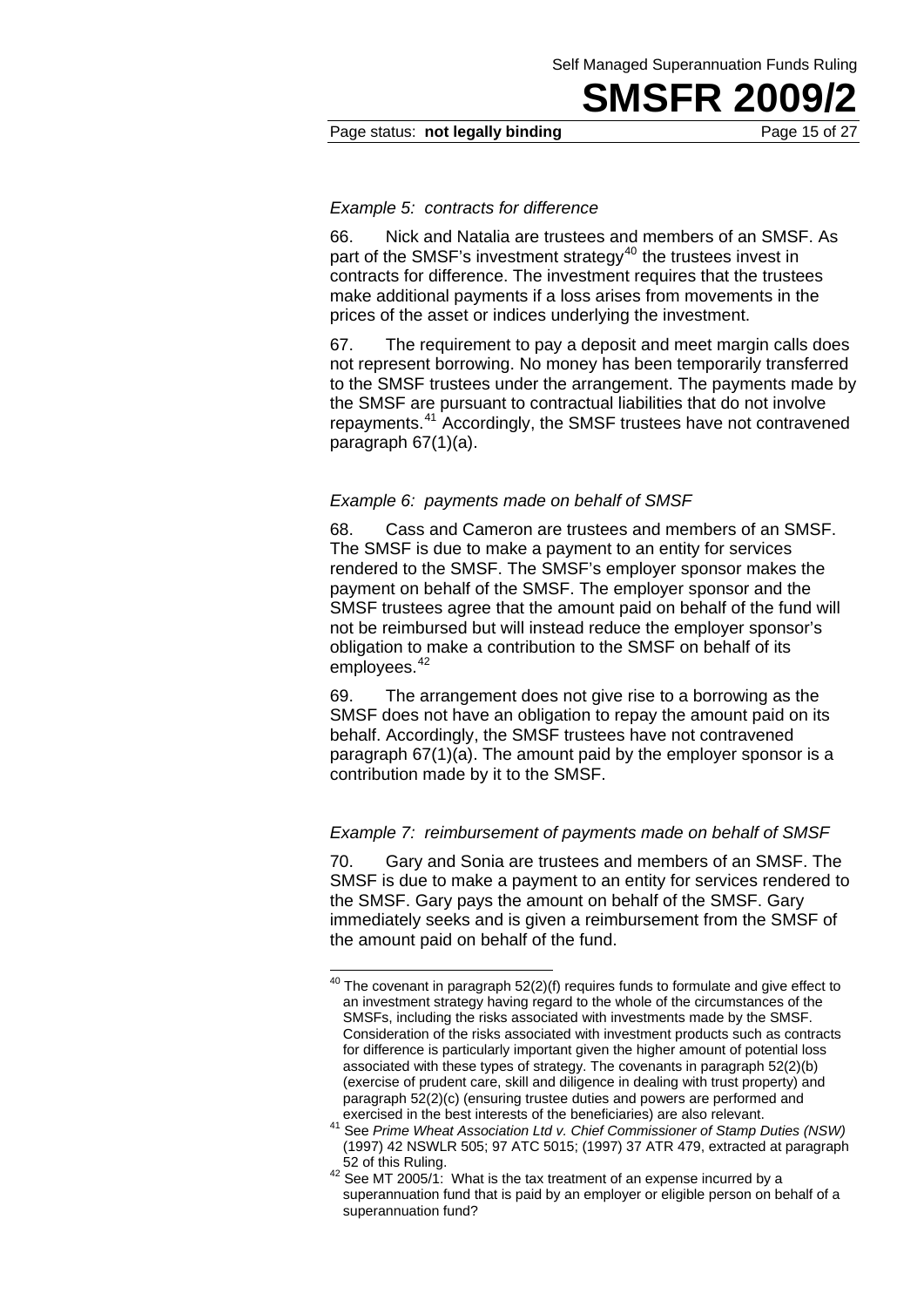Page 16 of 27 **Page status: not legally binding** 

71. The arrangement does not give rise to a borrowing as there was no temporary transfer of money from Gary to the SMSF. The amount was paid on the SMSF's behalf and was then immediately reimbursed to Gary. Accordingly, the SMSF trustees have not contravened paragraph 67(1)(a).

#### *Example 8: deferred repayment of amount paid on behalf of SMSF*

72. Aaron and Sarah are trustees and members of an SMSF. The SMSF wishes to acquire an asset, but has insufficient money available to acquire the asset. The SMSF reaches an agreement with Sarah under which Sarah will pay the amount required to the vendor of the asset on behalf of the SMSF and title to the asset will be transferred from the vendor to the SMSF. In turn the SMSF agrees to repay the amount to Sarah at a stipulated time (for example, 12 months) in the future. No additional amounts are payable by the SMSF to Sarah that recognise the SMSF's use of the funds in the intervening period.

73. This agreement gives rise to a borrowing. In contrast to Example 7, there is a constructive temporary transfer of money from Sarah to the SMSF with an obligation that the amount be repaid by the SMSF at a fixed or determinable time in the future. Accordingly, the SMSF trustees have contravened paragraph 67(1)(a) unless one of the exceptions apply.

74. In the absence of an obligation to repay the amount in question to Sarah, the payment made by Sarah to the vendor would be a contribution to the SMSF made by Sarah.

#### *Example 9: instalment purchase agreement*

 $\overline{a}$ 

75. Donna and Mary are trustees and members of an SMSF. The SMSF wishes to acquire an asset from a vendor who is unrelated to the SMSF.43 An agreement is reached under which the SMSF will make ten equal payments to the vendor and in return title will pass from the vendor to the SMSF. The agreement and surrounding circumstances do not reflect a transfer of money from the vendor to the SMSF.

 $43$  Where the vendor is a related party of the fund the arrangement may contravene section 66.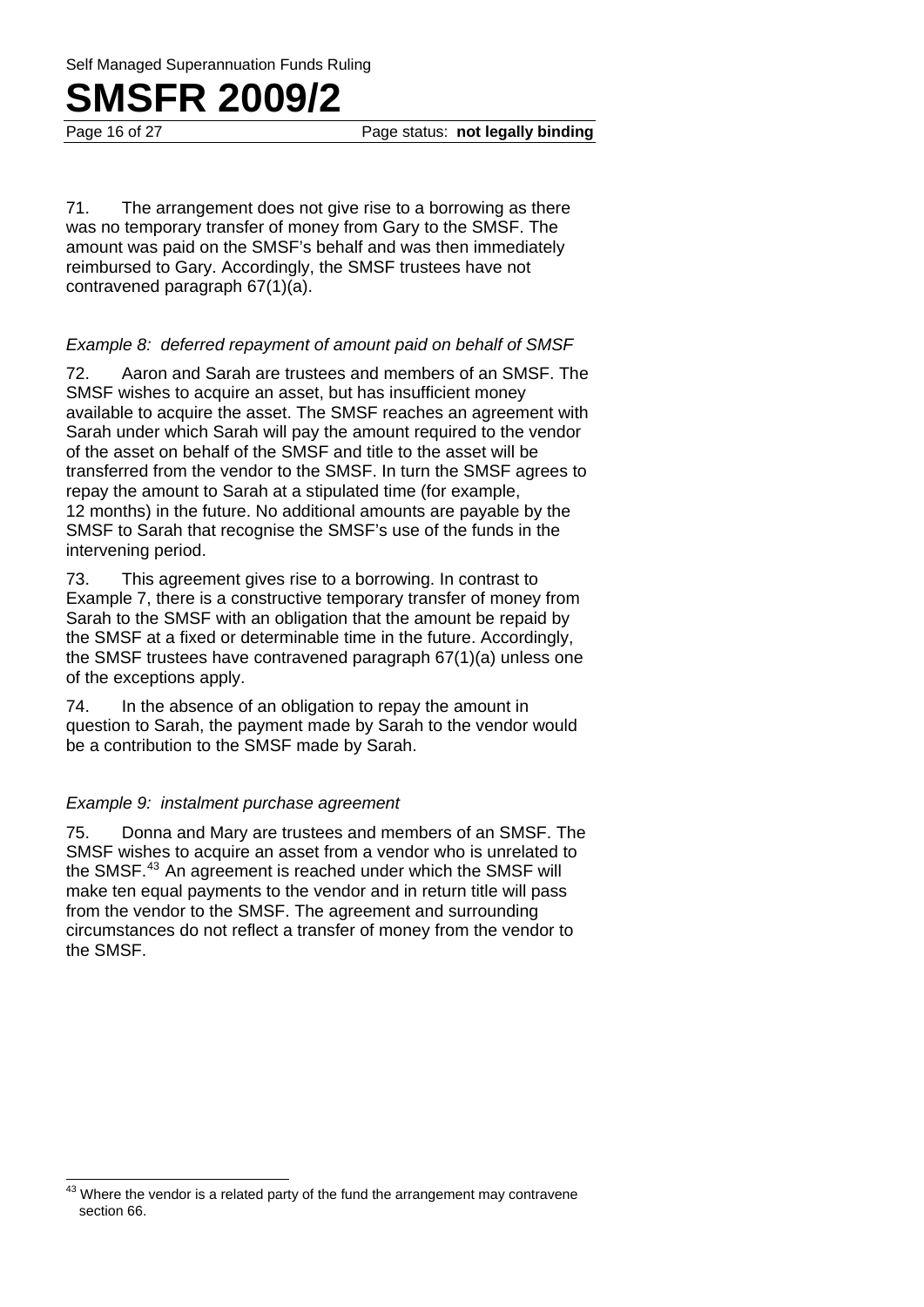#### Page status: **not legally binding** Page 17 of 27

76. This agreement does not give rise to a borrowing of money. Instead the arrangement provides for the acquisition of an asset by the SMSF trustee by way of instalment payments.<sup>44</sup> Even though the agreement provides financial accommodation to the SMSF trustee, not all forms of such accommodation are borrowings of money.<sup>45</sup> Accordingly, the SMSF trustees have not contravened paragraph 67(1)(a).

77. An arrangement involving the SMSF borrowing money, which otherwise displays the same facts as set out in paragraph 75 of this Ruling, including the making of a similar series of payments by of repayment of the borrowing, may satisfy the requirements of subsection 67(4A). In such a case, whilst the arrangement will involve a borrowing by the SMSF, the exception in subsection 67(4A) will ensure that the borrowing is not prohibited, provided that the conditions set out in that subsection are met.<sup>46</sup>

#### *Example 10: sale and repurchase arrangement*

78. Liz and Vicki are the trustees and members of an SMSF. The SMSF wishes to access money to fund further investments. The SMSF enters into an arrangement with a financier to do that in the following manner:

- the SMSF sells shares to the financier for an amount of money; and
- the SMSF and the financier enter into a forward purchase agreement under which the SMSF is obligated to purchase shares from the financier at a specified time for a price equal to the money paid by the financier plus a further amount calculated by applying an interest rate to the money paid by the financier.

 $\overline{a}$  $44$  The covenant in paragraph 52(2)(f) requires funds to formulate and give effect to an investment strategy having regard to the whole of the circumstances of the SMSFs, including the risks associated with investments made by the SMSF. Consideration of the risks associated with purchasing assets by instalment is important in this context. The covenants in paragraph 52(2)(b) (exercise of prudent care, skill and diligence in dealing with trust property) and paragraph 52(2)(c) (ensuring trustee duties and powers are performed and exercised in the best

interests of the beneficiaries) are also relevant. 45 See paragraphs 52 to 54 of this Ruling, in particular *Prime Wheat Association Ltd v. Chief Commissioner of Stamp Duties (NSW)* (1997) 42 NSWLR 505 at 512; 97 ATC 5015 at 5019-5020; (1997) 37 ATR 479 at 484, extracted at paragraph 52 of

this Ruling.<br><sup>46</sup> See paragraph 102 of this Ruling for a brief summary of the key features of an arrangement that satisfies subsection 67(4A).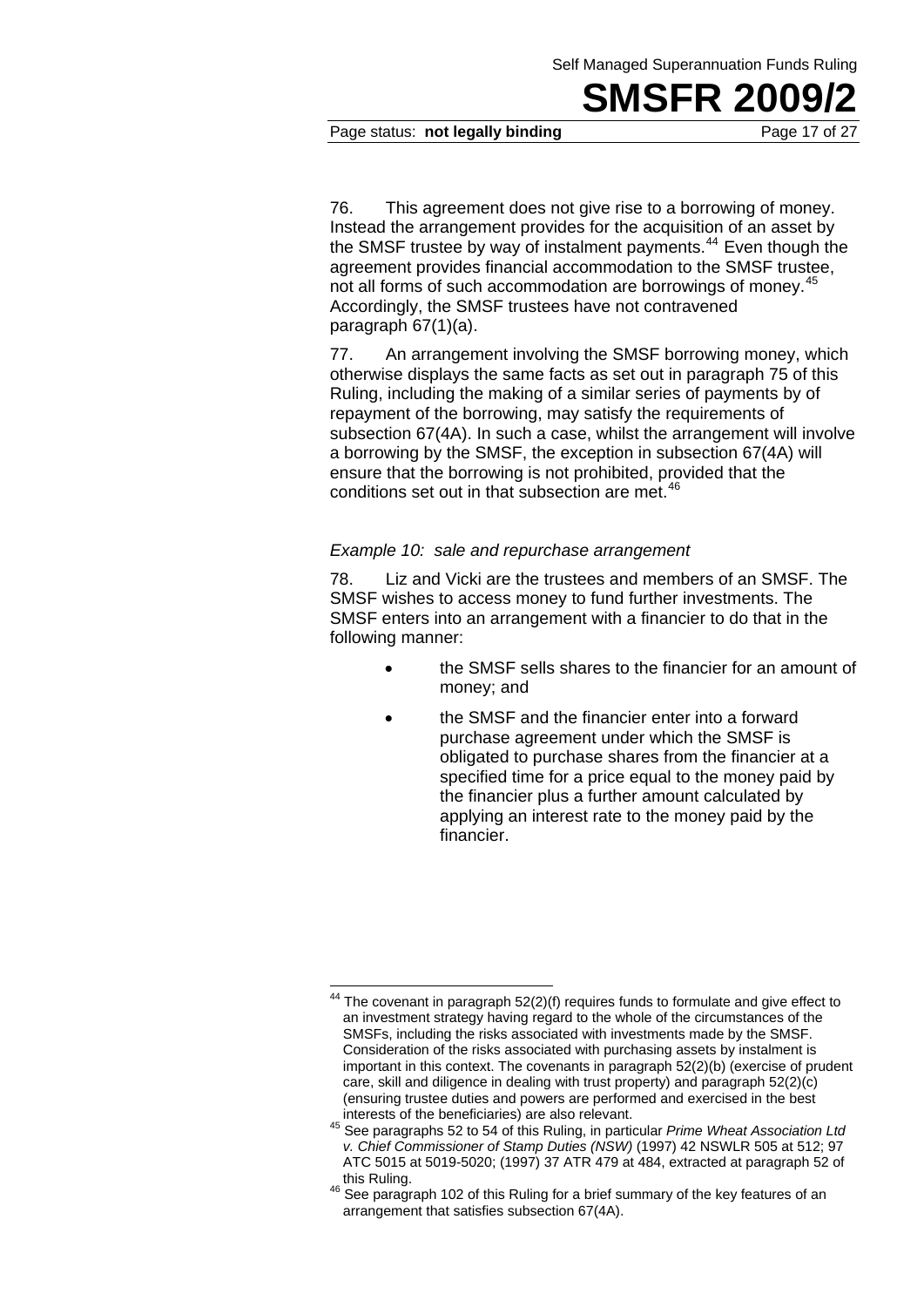Page 18 of 27 **Page status: not legally binding** 

79. This arrangement effects a borrowing of money by the SMSF and is therefore prohibited by subsection 67(1) of the SISA. The two necessary features of a borrowing – the temporary transfer of money from the financier to the SMSF, and the obligation or intention on the part of the SMSF to repay the money – are both present. The SMSF has therefore borrowed money from the financier, with the further amount payable on repurchase of the shares effectively being an interest payment and the holding of the shares by the financier effectively being security for the repayment of the money.<sup>47</sup>

#### **The meaning of 'money'**

80. Relevantly the term 'money' is not defined in the SISA and therefore takes its ordinary meaning in the context of the SISA. It is defined in *The Macquarie Dictionary*<sup>48</sup> as:

> coin or certificate (as banknotes, etc.) generally accepted in payment of debts and current transactions.

81. This definition recognises that currency is the most commonly recognised form of money. Australian currency and foreign currency are both money for SISA purposes.

82. In a legal context, 'money' has been described as: <sup>49</sup>

Any generally accepted medium of exchange for goods, services, and the payment of debts…Money confers complete liquidity on its holder. It serves as a medium of exchange, a measure of value, a standard for deferred payments, a store of value, and a commodity whose worth depends upon its resale value.

83. Certain documents or agreements may evidence or provide the framework for the transfer of money from one entity to another. However, money will only have been transferred once funds have moved between those entities. For example, establishing a loan facility does not of itself transfer money. Money is transferred once the loan facility has been drawn upon. This is consistent with the idea that money confers complete liquidity on its holder. Similarly, a promise to pay money at some time in the future is not actually money.<sup>50</sup>

 47 On these facts, the arrangement would still be a borrowing of money even if the further payment on repurchase of the shares was not payable – see paragraph 48

of this Ruling. 48 *The Macquarie Dictionary*, 2001, rev. 3rd edn, The Macquarie Library Pty Ltd, Sydney. 49 Encyclopaedic Australian Legal Dictionary (LexisNexis AU, 2009). 50 *Burrill v. Commissioner of Taxation* (1996) 67 FCR 519 at 525; 96 ATC 4629 at

<sup>4634; (1996) 33</sup> ATR 133 at 138.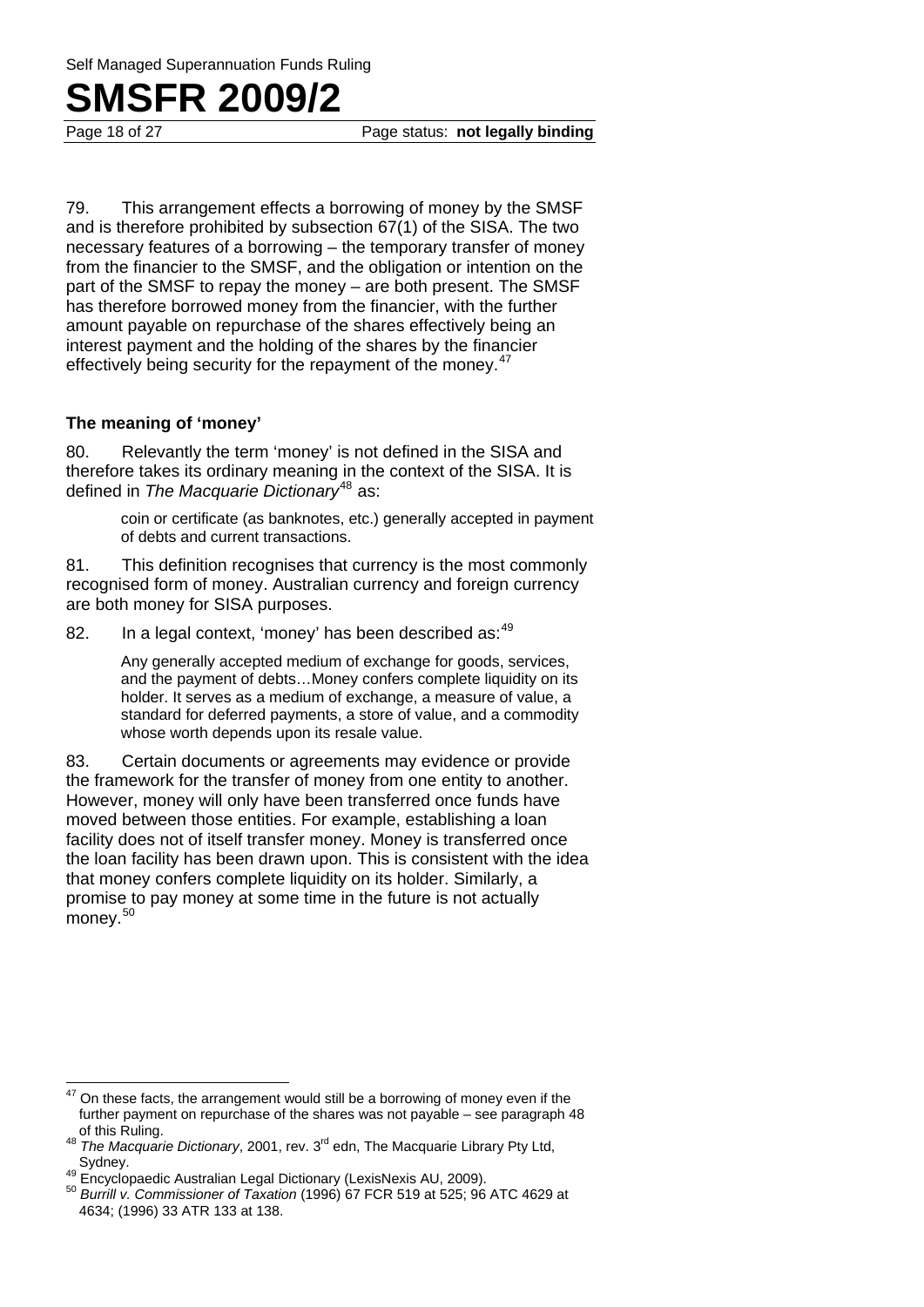Page status: **not legally binding** Page 19 of 27

84. For SISA purposes the Commissioner draws a distinction between money used as currency or a unit of exchange and money whose market value exceeds its stated value as legal tender. For example, banknotes and coins that have become 'collectable items' will have a market value which exceeds their face value, and will therefore be regarded as 'commodities' rather than 'money'. The banknotes and coins in question have become the object of exchange, rather than the medium of exchange. $51$ 

#### **The meaning of 'maintain an existing borrowing'**

85. In addition to prohibiting an SMSF trustee from borrowing money, subsection 67(1) also prohibits an SMSF trustee from maintaining an existing borrowing of money. In the Commissioner's view, the distinction between borrowing money and maintaining an existing borrowing of money is largely a technical issue. To the extent that the distinction impacts on the basis of the underlying contravention, the following explanation provides guidance on the Commissioner's view of the meaning of 'maintain an existing borrowing of money'.

86. Like 'borrow' and 'money', the phrase 'maintain an existing borrowing' is not defined in the SISA and takes its ordinary meaning in its statutory context. In the Commissioner's view, it is to be interpreted as a composite phrase. While the meaning of individual words comprising a composite phrase necessarily influences its meaning, the phrase itself must be construed as a whole within the statutory context in which it appears.<sup>52</sup>

87. Adopting this approach, the prohibition against 'maintaining an existing borrowing' at its core contemplates a situation where an SMSF trustee has previously entered into a borrowing and that borrowing continues in existence. In this way, the provision recognises the ongoing nature of the arrangement and acts to prohibit the continuation of the conduct. This application puts beyond doubt the status of a borrowing on foot after the initial transfer of the money from the lender to the borrower.

88. The extension of the prohibition (and the exceptions) to the maintenance of an existing borrowing puts beyond any doubt a continuing contravention of section 67 (or access to an exception in the section) while the arrangement is on foot. This is important in applying the compliance test to SMSFs in subsection 42A(5) on an income year by income year basis.

 $\overline{\phantom{a}}$ <sup>51</sup> *Moss v. Hancock* [1899] 2 QB 111 at 116; *Cusack v. Federal Commissioner of* 

<sup>&</sup>lt;sup>52</sup> BHP Billiton Iron Ore Pty Ltd v. The National Competition Council [2006] FCA 1764 at paragraphs 117 and 118 per Middleton J.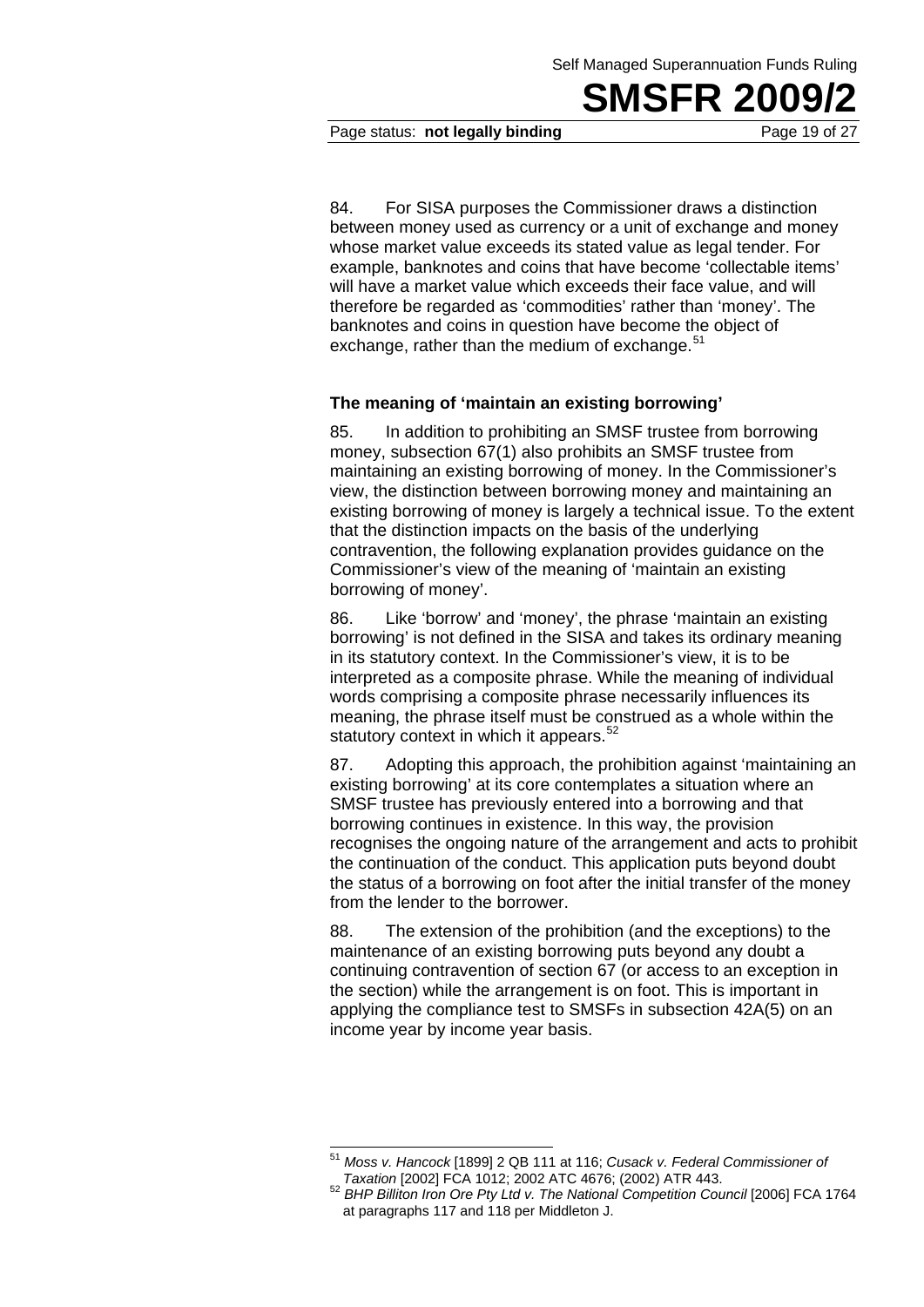Page 20 of 27 **Page status: not legally binding** 

89. Support for this view is found in the wording of subsections 67(5) and (6), which allowed trustees of superannuation funds to maintain an existing borrowing in the transition from paragraph 16(1)(b) of the Occupational Superannuation Standards Regulations  $(0SSR)^{53}$  to section 67.

90. The Commissioner considers the prohibition also applies to arrangements where SMSF trustees undertake obligations with respect to amounts borrowed by other parties.<sup>54</sup> Unlike the core scenario contemplated by the phrase 'maintaining an existing borrowing', these circumstances can extend beyond a case where an SMSF trustee has borrowed money. In particular, an SMSF trustee may maintain a borrowing of another party regardless of whether an amount has been received in consideration for undertaking the borrower's obligations.

91. It would be expected that the fulfilment of the borrower's obligations under the arrangement apart from the obligation to repay the principal amount (for example, meeting an obligation to pay interest) would be part of maintaining a borrowing. However, the question of whether a borrowing is being maintained is not dependent on whether the borrower's obligations are in fact met or how the borrower goes about meeting those obligations. For example, if a borrower takes out another loan to meet its obligations, such as to pay interest, under the original loan, the second loan is a separate borrowing.

92. Similarly, if the borrower pays out the original loan by borrowing replacement funds (commonly known as refinancing), it is considered that a new separate borrowing has been entered into.<sup>55</sup>

93. The Commissioner also considers that each drawdown of funds from a loan facility or similar arrangement constitutes a separate borrowing, even if the facility or arrangement makes provision for redraws arising from earlier repayments.<sup>56</sup>

94. In each of the cases of a new borrowing considered in paragraphs 91 to 93 of this Ruling, it is necessary to consider the purpose of the borrowing to determine if an exception in section 67 applies. In particular, where an SMSF borrows money to refinance an existing borrowing as described in paragraph 92 of this Ruling, it will also be necessary to consider the purpose of the original borrowing together with the manner in which the new borrowing is applied to determine whether one of the exceptions in section 67 applies.

<sup>53</sup> The OSSR and the *Occupational Superannuation Standards Act 1987*, under which the regulations were made, were the predecessors to the SIS regime.

 $54$  Sections 65 and 109 may also be contravened in these circumstances.<br> $55$  See TR 95/25: Income tax: deductions for interest under subsection 51(1) of the *Income Tax Assessment Act 1936* following *FC of T v. Roberts; FC of T v. Smith*, in particular paragraph 42; and TR 2000/2: Income tax: deductibility of interest on moneys drawn down under line of credit facilities and redraw facilities, in particular

See TR 2000/2: Income tax: deductibility of interest on moneys drawn down under line of credit facilities and redraw facilities, in particular paragraph 39.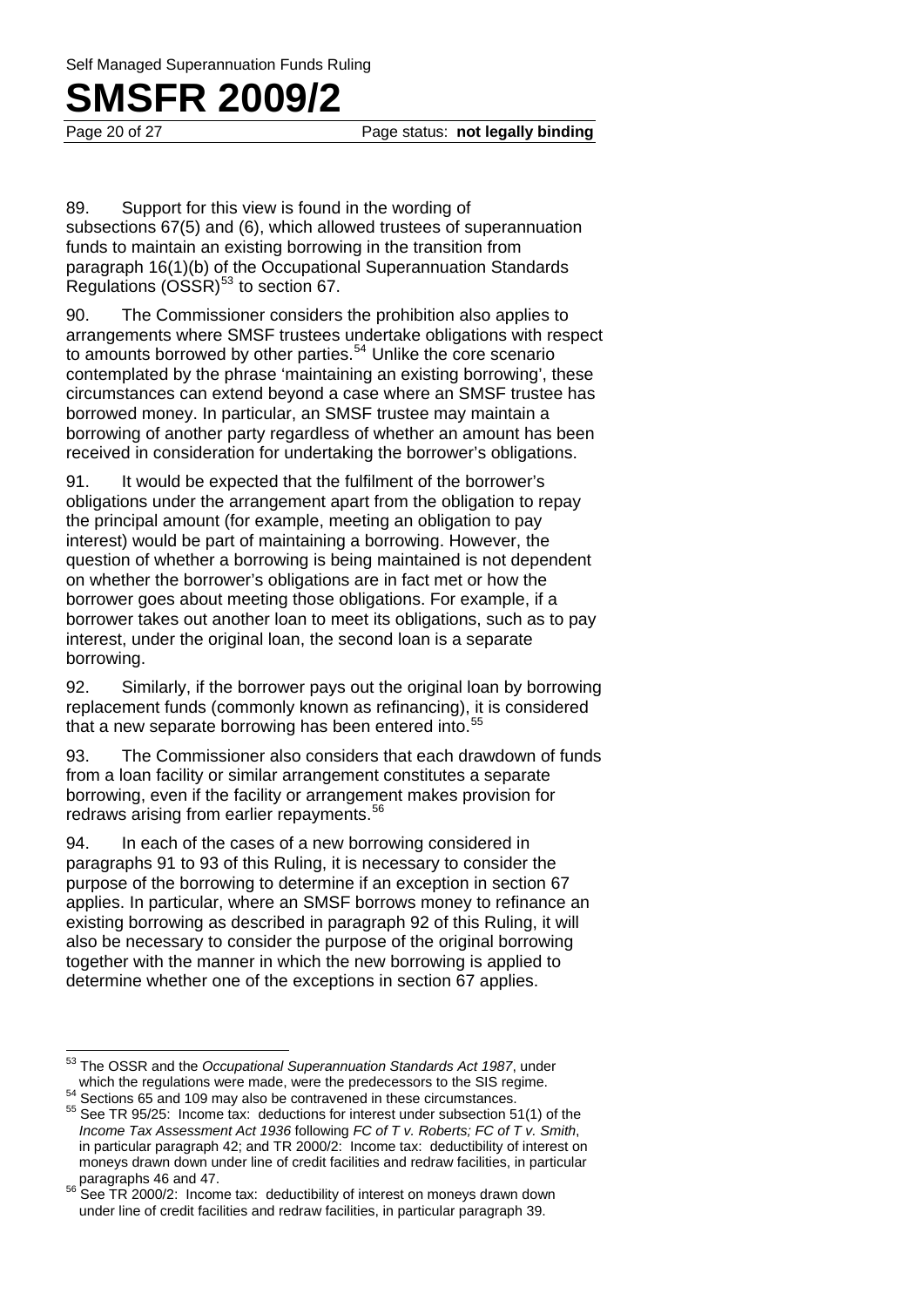#### Page status: **not legally binding** Page 21 of 27

#### *Example 11: maintain a borrowing*

95. Gwen and Melissa are trustees and members of an SMSF. The trustees borrowed an amount of money on 14 April 2001. The loan agreement provided that on the annual anniversary of the borrowing the interest rate could be renegotiated by either party to the loan. The loan was fully repaid on 14 April 2006.

96. The SMSF trustees borrowed money and maintained that borrowing for a period of five years. Accordingly, the SMSF trustees contravened subsection  $67(1)$  in each of those five years.<sup>57</sup>

#### *Example 12: existing borrowing not maintained*

97. Peter and Linda are directors of a corporate trustee of an SMSF and members of that SMSF. The corporate trustee has an existing borrowing. However, due to Linda ceasing to be a director of the corporate trustee and ceasing to be a member of the SMSF, the corporate trustee is required to repay the borrowing. The corporate trustee negotiates a new loan which enables the SMSF to pay out the previously existing borrowing.

98. The corporate trustee is no longer maintaining the original borrowing. However there is a new borrowing, which contravenes paragraph 67(1)(a).

#### **Exceptions to the prohibition against borrowing**

99. The following is intended to provide further background to the exceptions to the general prohibition against a superannuation fund trustee borrowing money. It is not intended to provide guidance with respect to the application of the provisions outlined.

#### *Borrowing to fund payment to a beneficiary – subsection 67(2)*

100. Under subsection 67(2), the trustee of an SMSF is permitted to borrow money to make a payment to a beneficiary if the following conditions are satisfied:

- the payment is required by law or by the governing rules of the fund;
- the trustee would not be able to make the payment if the borrowing is not permitted;
- the period of the borrowing does not exceed 90 days; and
- the total amount of the borrowing does not exceed 10% of the value of the assets of the fund.

1

 $57$  Consequently the fund may not be regarded as passing the test for being a complying superannuation fund under subsection 42A(5) for those five years of income.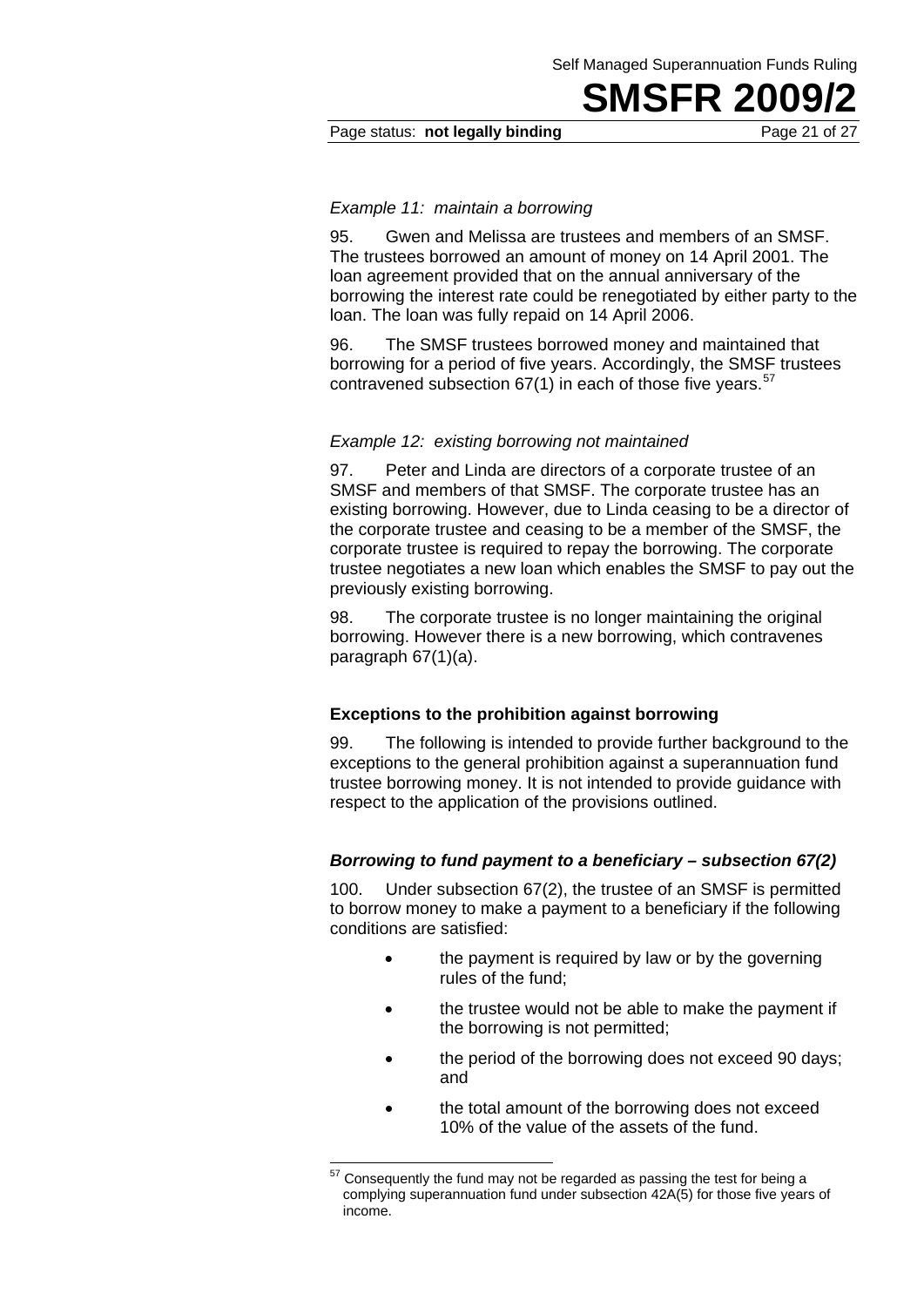Page 22 of 27 Page status: **not legally binding** 

#### *Borrowing to cover settlement of certain securities transactions – subsection 67(3)*

101. Under subsection 67(3), the trustee of an SMSF is permitted to borrow money to cover the settlement for a range of securities, as listed under paragraph 67(3)(a), if the following conditions are satisfied:

- at the time the investment decision was made, it was likely that the borrowing would not be needed;
- the period of the borrowing does not exceed 7 days;
- the total amount borrowed does not exceed 10% of the value of the assets of the fund; and
- no written determination was made by the Regulator (in this case, the Commissioner) exempting the borrowing from the operation of subsection 67(3).

#### *Borrowing to acquire an asset under certain limited recourse arrangements – subsection 67(4A)*

102. Under subsection 67(4A), the trustee of an SMSF is permitted to borrow money under a limited recourse arrangement where the arrangement satisfies the following conditions:

- the borrowed money is used to acquire an asset that is held on trust so that the trustee of the SMSF receives a beneficial interest and a right to acquire the legal ownership of the asset (or any replacement) through the payment of instalments;
- the lender's recourse against the trustee in the event of default on the borrowing and related fees, or the exercise of rights by the fund trustee, is limited to rights relating to the asset; and
- the asset (or any replacement) must be one which the trustee is permitted to acquire directly.

### *Section 67 – exceptions with limited or no ongoing operation*

103. The exceptions in subsections 67(2A), 67(5) and 67(6) have limited or no ongoing operation. They are mentioned here for completeness.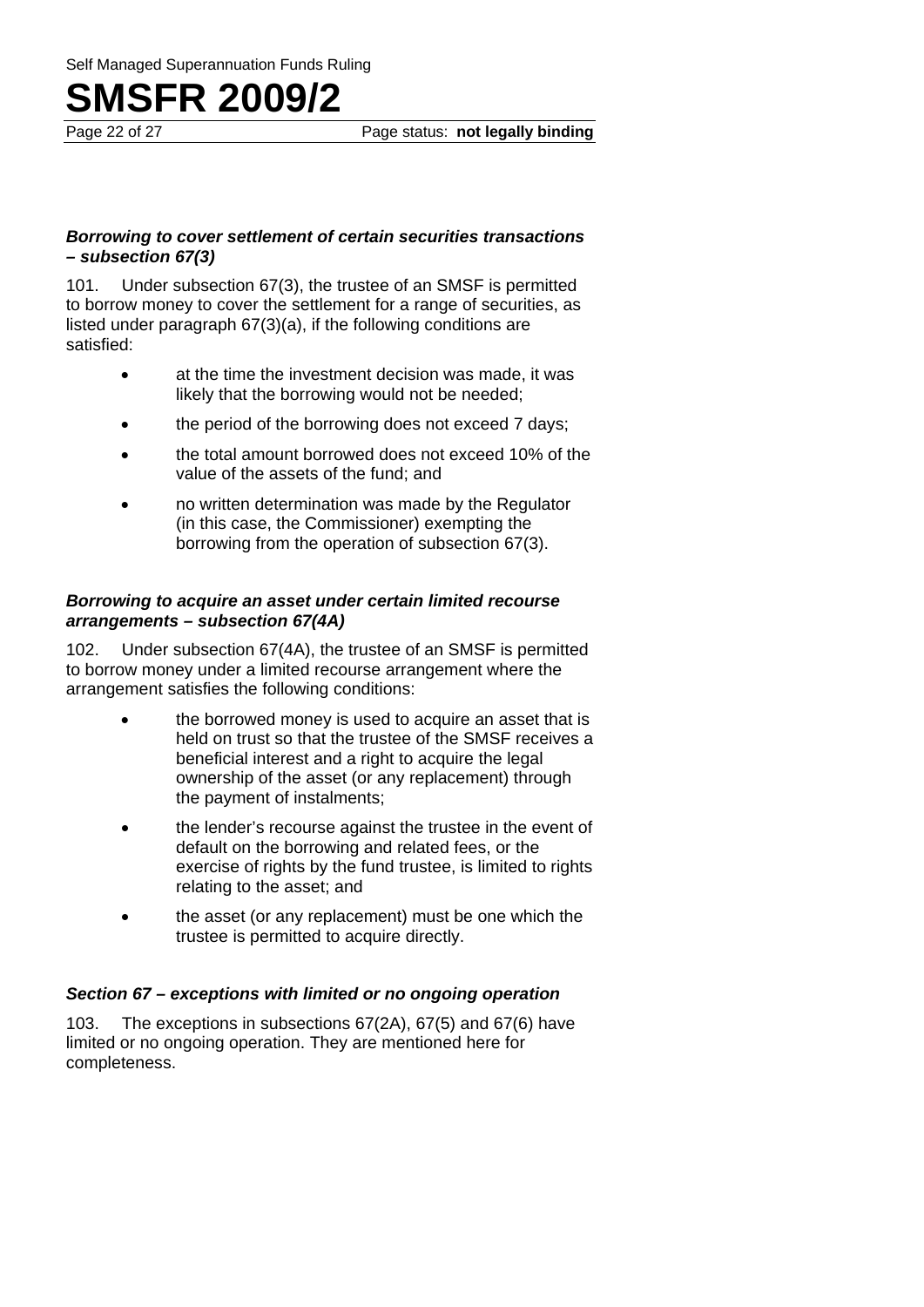#### Page status: **not legally binding** Page 23 of 27

104. Under subsection 67(2A), the trustee of an SMSF is permitted to borrow to pay a surcharge assessment or advance instalment that the trustee is required to make under the *Superannuation Contributions Tax (Assessment And Collection) Act 1997* if certain other conditions are satisfied. Superannuation contributions tax does not apply to contributions made after the 2004-2005 financial year.

105. Subsections 67(5) and 67(6) provided transitional relief to trustees of superannuation funds that borrowed money or maintained a borrowing of money in contravention of paragraph 16(1)(b) of the OSSR, which first introduced limitations on the capacity of superannuation funds to borrow. This transitional relief expired for funds meeting the conditions to be an SMSF on 1 July 1995.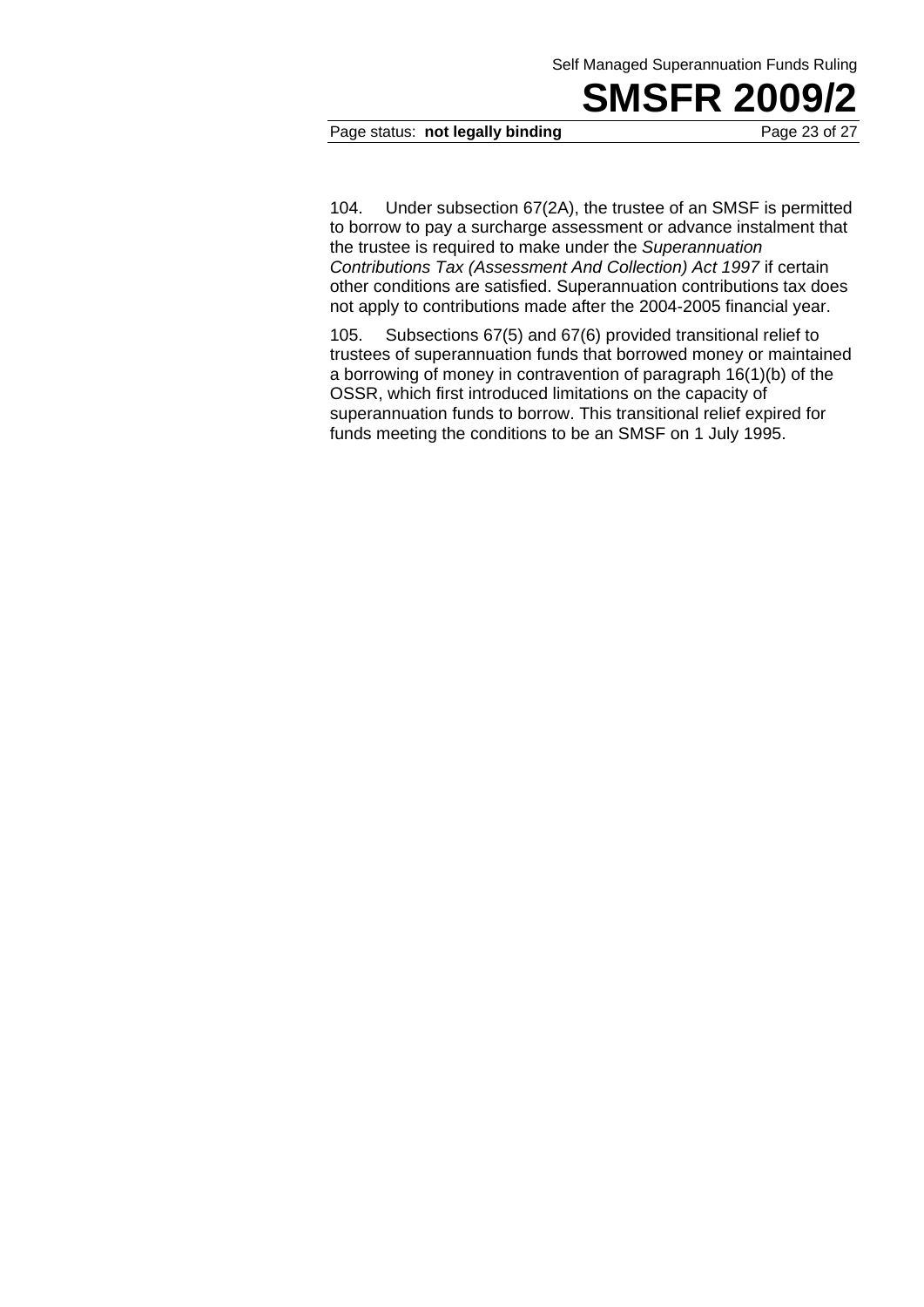Page status: **not legally binding** 

### **Appendix 2 – Detailed contents list**

106. The following is a detailed contents list for this Ruling:

|                                                                | Paragraph |
|----------------------------------------------------------------|-----------|
| What this Ruling is about                                      |           |
| Relevant provision(s)                                          | 3         |
| <b>Ruling</b>                                                  | 7         |
| The SISA rules dealing with borrowing money                    | 7         |
| Borrowing money                                                | 10        |
| Maintaining an existing borrowing of money                     | 13        |
| When does an arrangement contravene subsection 67(1)?          | 14        |
| Exceptions to the prohibition on borrowing money               | 17        |
| <b>Funds to which the Ruling applies</b>                       | 19        |
| Date of effect                                                 | 20        |
| <b>Appendix 1 - Explanation</b>                                | 21        |
| Background                                                     | 21        |
| Contraventions – audit requirements and consequences           | 23        |
| Legislation                                                    | 25        |
| Explanation                                                    | 27        |
| The meaning of 'borrow'                                        | 27        |
| Relationship between 'borrowing' and 'loan'                    | 34        |
| SISA definition of 'loan'                                      | 38        |
| Necessary features of a 'borrowing'                            | 39        |
| Necessary feature 1: temporary transfer of money               | 41        |
| Necessary feature 2: obligation or intention to repay          | 45        |
| Other common features of a 'borrowing'                         | 48        |
| Analysis of different types of financing arrangements          | 49        |
| Example 1: money advanced by members                           | 58        |
| Example 2: overdrafts                                          | 60        |
| Example 3: contribution                                        | 62        |
| Example 4: margin lending account                              | 64        |
| Example 5: contracts for difference                            | 66        |
| Example 6: payments made on behalf of SMSF                     | 68        |
| Example 7: reimbursement of payments made<br>on behalf of SMSF | 70        |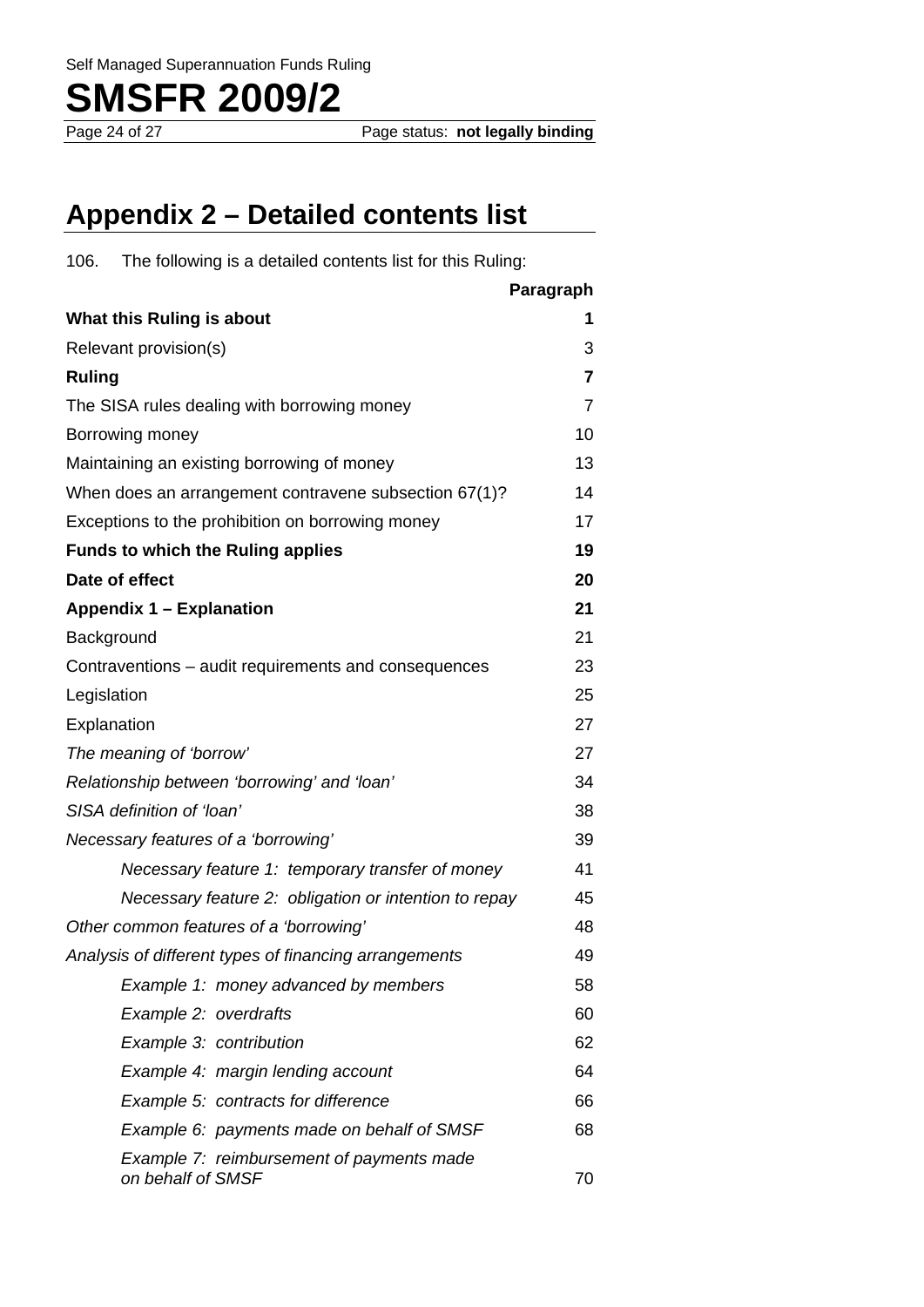Self Managed Superannuation Funds Ruling

Page status: not legally binding

**SMSFR 2009/2**<br>Page 25 of 27

| Example 8: deferred repayment of amount paid                                                     |     |
|--------------------------------------------------------------------------------------------------|-----|
| on behalf of SMSF                                                                                | 72  |
| Example 9: instalment purchase agreement                                                         | 75  |
| Example 10: sale and repurchase arrangement                                                      | 78  |
| The meaning of 'money'                                                                           | 80  |
| The meaning of 'maintain an existing borrowing'                                                  | 85  |
| Example 11: maintain a borrowing                                                                 | 95  |
| Example 12: existing borrowing not maintained                                                    | 97  |
| Exceptions to the prohibition against borrowing                                                  | 99  |
| Borrowing to fund payment to a beneficiary $-$ subsection 67(2)                                  | 100 |
| Borrowing to cover settlement of certain securities<br>transactions – subsection 67(3)           | 101 |
| Borrowing to acquire an asset under certain limited<br>recourse arrangements – subsection 67(4A) | 102 |
| Section 67 – exceptions with limited or no ongoing operation                                     | 103 |
| Appendix 2 – Detailed contents list                                                              | 106 |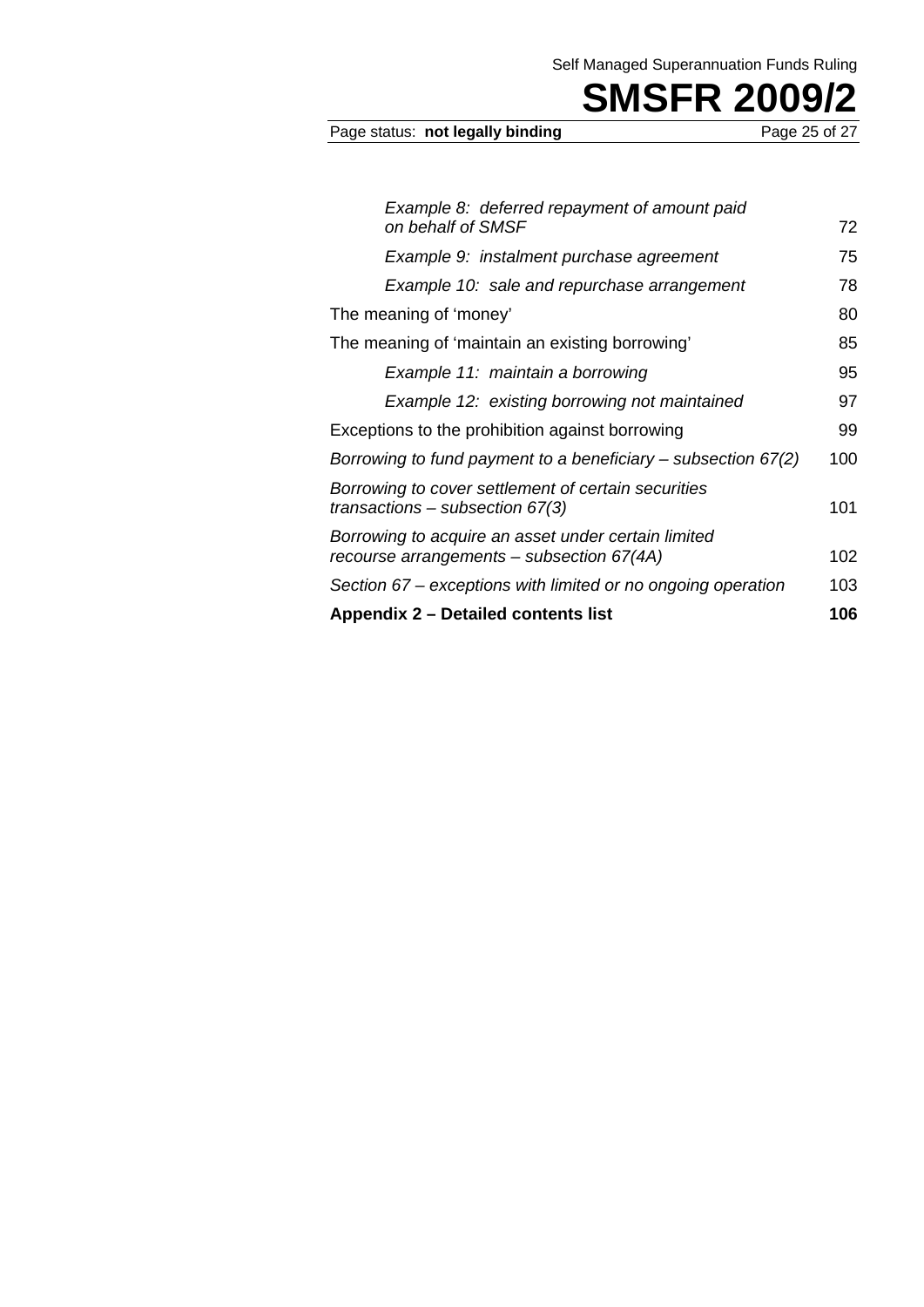Page 26 of 27 **Page status: not legally binding** 

### **References**

*Previous draft:*  SMSFR 2008/D4

#### *Related Rulings/Determinations:*

SMSFR 2008/1; SMSFR 2008/2; SMSFR 2008/D1; SMSFR 2008/D5; TR 95/25, TR 2000/2; MT 2005/1

*Subject references:* 

- former SMSF
- self managed superannuation funds
- SM<sub>SF</sub>
- SMSF borrowings
- superannuation

*Legislative references:* 

- SISA 1993
- SISA 1993 10(1)
- SISA 1993 10(4)
- SISA 1993 17A
- SISA 1993 35C
- SISA 1993 42A(5)
- SISA 1993 52
- SISA 1993 52(2)(b)
- SISA 1993 52(2)(c)
- SISA 1993 52(2)(f) - SISA 1993 62
- SISA 1993 65
- SISA 1993 65(1)
- SISA 1993 65(1)(a)
- SISA 1993 65(1)(b)
- SISA 1993 66
- SISA 1993 67
- SISA 1993 67(1)
- SISA 1993 67(1)(a)
- SISA 1993 67(2)
- SISA 1993 67(2A) - SISA 1993 67(3)
- SISA 1993 67(3)(a)
- SISA 1993 67(4)
- SISA 1993 67(4A)
- SISA 1993 67(5)
- SISA 1993 67(6)
- SISA 1993 67(7)
- SISA 1993 Pt 8
- SISA 1993 71
- SISA 1993 71(1) - SISA 1993 109
- SISA 1993 129
- SISR 1994
- SISR 1994 Pt 5
- SISR 1994 Pt 7
- SISR 1994 13.12
- SISR 1994 13.13
- SISR 1994 13.14
- Occupational Superannuation Standards Regulations 16(1)(b)
- Occupational Superannuation Standards Act 1987
- Superannuation Contributions Tax (Assessment And Collection) Act 1997

#### *Case references:*

- Beconwood Securities Pty Ltd v. Australia and New Zealand Banking Group Limited [2008] FCA 594
- BHP Billiton Iron Ore Pty Ltd v. The National Competition Council [2006] FCA 1764
- Burrill v. Commissioner of Taxation (1996) 67 FCR 519; 96 ATC 4629; (1996) 33 ATR 133
- Case 73/96 [1996] AATA 81; 96 ATC 653
- Cusack v. Federal Commissioner of Taxation [2002] FCA 1012; 2002 ATC 4676; 50 ATR 443
- De Vigier v. Inland Revenue Commissioners [1964] 2 All ER 907
- Eastern Nitrogen Ltd v. Federal Commissioner of Taxation (2001) 108 FCR 27; 2001 ATC 4164; (2000) 46 ATR 474
- Federal Commissioner of Taxation v. Firth [2002] FCA 413; (2002) 120 FCR 450; 2002 ATC 4346; (2002) 50 ATR 1
- Moss v. Hancock [1899] 2 QB 111
- Prime Wheat Association Ltd v. Chief Commissioner of Stamp Duties (NSW) (1997) 42 NSWLR 505; 97 ATC 5015; (1997) 37 ATR 479
- R v. New Queensland Copper Co Ltd (1917) 23 CLR 495; [1917] HCA 34; (1917) 23 ALR 373